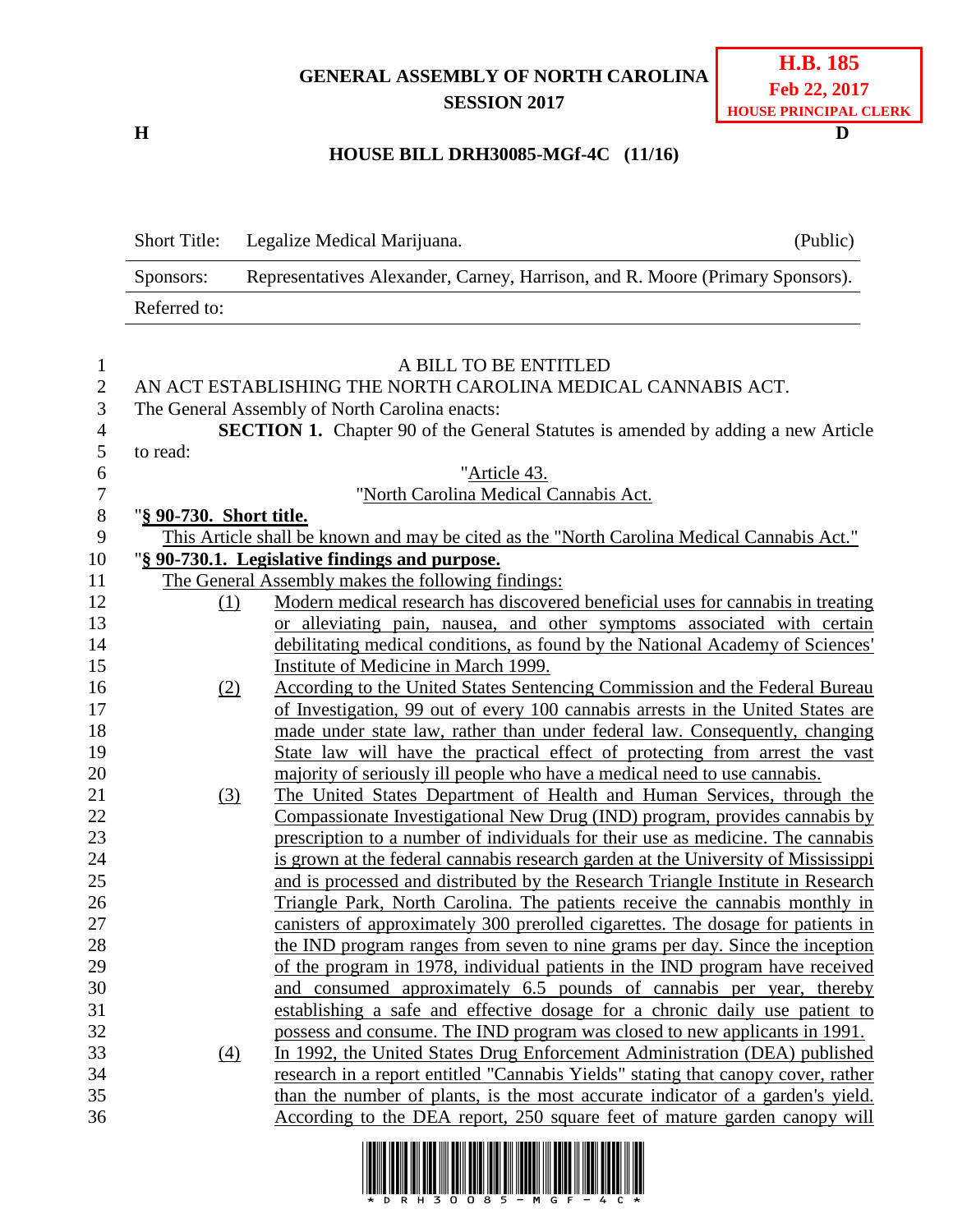|                           | <b>General Assembly Of North Carolina</b>                                              | <b>Session 2017</b> |
|---------------------------|----------------------------------------------------------------------------------------|---------------------|
|                           | typically yield six pounds of processed cannabis per year, a common amount             |                     |
|                           | for patients who use cannabis daily, and less than the amount prescribed and           |                     |
|                           | delivered to the IND patients by the federal government.                               |                     |
| (5)                       | Although federal law currently prohibits any use of cannabis outside of the IND        |                     |
|                           | program, the laws of Alaska, Arizona, Arkansas, California, Colorado,                  |                     |
|                           | Connecticut, District of Columbia, Delaware, Florida, Hawaii, Illinois, Maine,         |                     |
|                           | Maryland, Massachusetts, Michigan, Minnesota, Montana, Nevada, New                     |                     |
|                           | Hampshire, New Jersey, New Mexico, New York, North Dakota, Ohio,                       |                     |
|                           | Oregon, Pennsylvania, Rhode Island, Vermont, and Washington permit the                 |                     |
|                           | medical use and cultivation of cannabis. North Carolina joins in this effort for       |                     |
|                           |                                                                                        |                     |
|                           | the health and welfare of its citizens.                                                |                     |
| (6)                       | States are not required to enforce federal law or prosecute people for engaging        |                     |
|                           | in activities prohibited by federal law. Therefore, compliance with this Article       |                     |
|                           | does not put the State of North Carolina in violation of federal law.                  |                     |
| (7)                       | Compassion dictates that State law should make a distinction between the               |                     |
|                           | medical and nonmedical use of cannabis. Hence, the purpose of this Article is          |                     |
|                           | to protect patients with debilitating medical conditions, and their physicians and     |                     |
|                           | caregivers, from arrest and prosecution, criminal and other penalties, and             |                     |
|                           | property forfeiture by allowing the beneficial use of medical cannabis in a            |                     |
|                           | regulated system for alleviating symptoms caused by debilitating medical               |                     |
|                           | conditions and their medical treatments.                                               |                     |
| (8)                       | This Article is intended to make only those changes to existing North Carolina         |                     |
|                           | laws that are necessary to protect patients and their doctors from criminal and        |                     |
|                           | civil penalties and is not intended to change current civil and criminal laws          |                     |
|                           | governing the use of cannabis for nonmedical purposes.                                 |                     |
| (9)                       | Based on data gathered from other states where medical cannabis has been               |                     |
|                           | regulated, this Article will result in approximately two hundred fifty million         |                     |
|                           | dollars (\$250,000,000) per year in revenues for the State within four years of        |                     |
|                           | implementation.                                                                        |                     |
| (10)                      | The General Assembly enacts this Article pursuant to its police power to enact         |                     |
|                           | legislation for the protection of the health of its citizens, as reserved to the State |                     |
|                           | in the Tenth Amendment of the United States Constitution.                              |                     |
| "§ 90-730.2. Definitions. |                                                                                        |                     |
|                           | The following definitions apply in this Article:                                       |                     |
| (1)                       | "Adequate supply" has the following meanings:                                          |                     |
|                           | An amount of usable cannabis derived solely from an intrastate source<br>a.            |                     |
|                           | that is possessed by a qualified patient, or collectively possessed by a               |                     |
|                           | qualified patient and the qualified patient's designated caregiver, in an              |                     |
|                           | amount that does not exceed what is reasonably necessary to assure the                 |                     |
|                           | uninterrupted availability of cannabis for a period of three months, in                |                     |
|                           | any form recommended by the qualified patient's physician for the                      |                     |
|                           | purpose of alleviating the symptoms or effects of the qualified patient's              |                     |
|                           | debilitating medical condition.                                                        |                     |
|                           | For a qualified patient for whom a delivery method of inhalation of<br><u>b.</u>       |                     |
|                           | cannabis vapor or smoking is recommended by the qualified patient's                    |                     |
|                           | physician, "adequate supply" means not more than 24 ounces of                          |                     |
|                           | cannabis in a form usable for that purpose. The term also includes a                   |                     |
|                           | garden cultivated by the qualified patient or the qualified patient's                  |                     |
|                           | designated caregiver of not more than 250 feet of total garden canopy of               |                     |
|                           | mature female cannabis plants, measured by the combined vegetative                     |                     |
|                           | growth area, excluding any garden space devoted to cannabis plants that                |                     |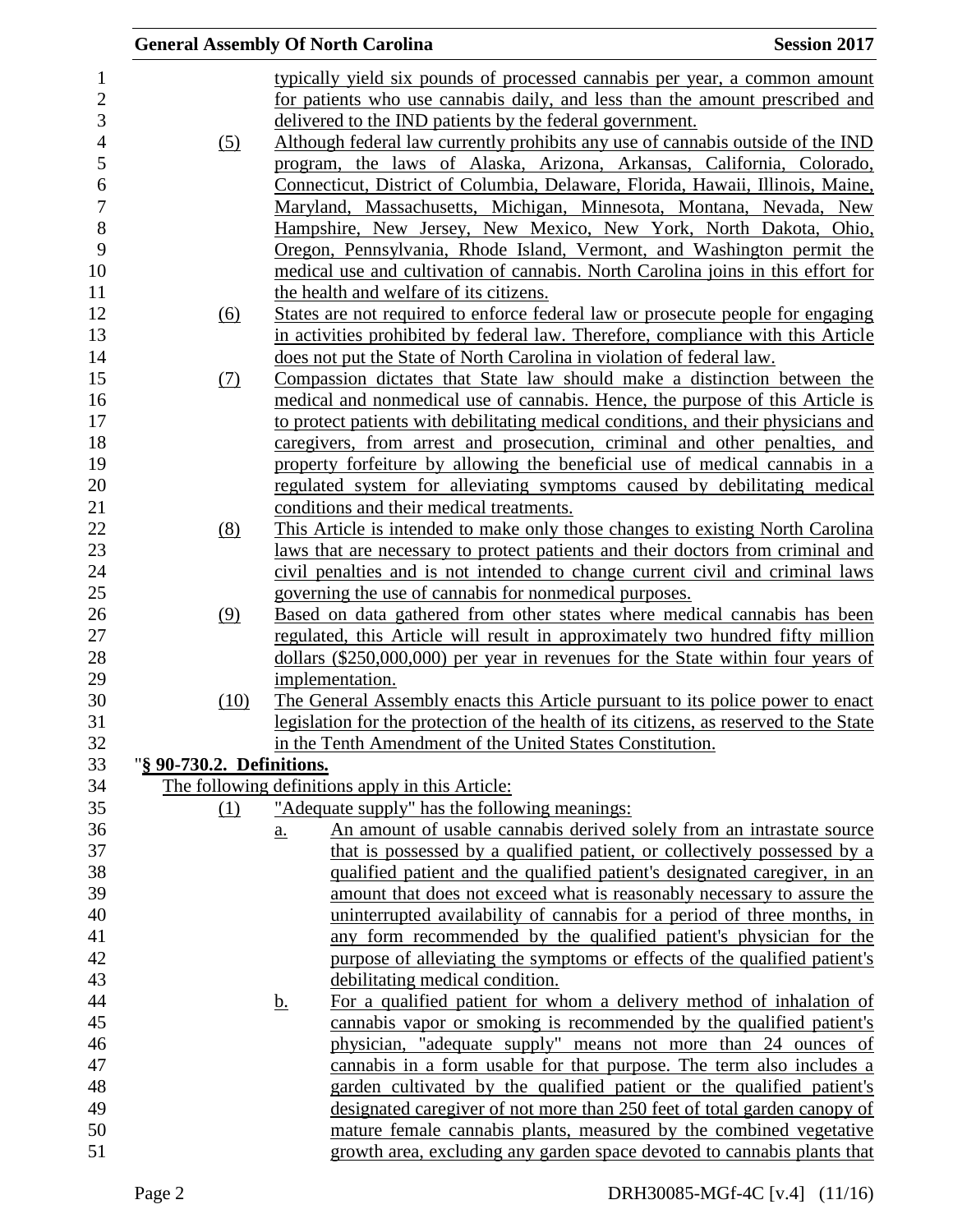|                |                            |                   | <b>General Assembly Of North Carolina</b>                                        | <b>Session 2017</b>    |
|----------------|----------------------------|-------------------|----------------------------------------------------------------------------------|------------------------|
| $\mathbf{1}$   |                            |                   | are not mature and female but which are cultivated for the purpose of            |                        |
| $\sqrt{2}$     |                            |                   | maintaining the largest and most productive canopy of mature female              |                        |
| 3              |                            |                   | cannabis plants allowed by this Article.                                         |                        |
| $\overline{4}$ |                            | $\underline{c}$ . | For a qualified patient for whom a delivery method other than inhalation         |                        |
| 5              |                            |                   | of cannabis vapor or smoking has been recommended by the patient's               |                        |
| 6              |                            |                   | physician, "adequate supply" means a garden of cannabis cultivated by            |                        |
| $\overline{7}$ |                            |                   | the qualified patient or the qualified patient's designated caregiver of a       |                        |
| $8\,$          |                            |                   | size reasonably necessary to assure the uninterrupted availability of            |                        |
| 9              |                            |                   |                                                                                  |                        |
| 10             |                            |                   | cannabis for a period of three months, in a form recommended by the              |                        |
|                |                            |                   | qualified patient's physician, for the purpose of alleviating the                |                        |
| 11             |                            |                   | symptoms or effects of the qualified patient's debilitating medical              |                        |
| 12             |                            |                   | condition.                                                                       |                        |
| 13             | (2)                        |                   | "Bona fide physician-patient relationship" means a physician and a patient have  |                        |
| 14             |                            |                   | a treatment or counseling relationship in which the physician has completed a    |                        |
| 15             |                            |                   | full assessment of the patient's medical history and current medical condition,  |                        |
| 16             |                            |                   | including an appropriate physical examination; and the physician is available or |                        |
| 17             |                            |                   | offers to provide follow-up care and treatment to the patient, including patient |                        |
| 18             |                            |                   | examinations, to determine the efficacy of the use of medical cannabis as a      |                        |
| 19             |                            |                   | treatment for the patient's medical condition.                                   |                        |
| 20             | $\underline{\textbf{(3)}}$ |                   | "Cannabis" means marijuana as defined in G.S. 90-87(16).                         |                        |
| 21             | (4)                        |                   | "Cannabis-infused product" means a product infused with cannabis that is         |                        |
| 22             |                            |                   | intended for use or consumption other than by inhalation, smoking, or            |                        |
| 23             |                            |                   | otherwise. The term includes edible products, ointments, and tinctures.          |                        |
| 24             | (5)                        |                   | "Canopy" means the foliage of growing plants.                                    |                        |
| 25             | $\frac{(6)}{(7)}$          |                   | "Canopy cover" means the area shaded by the foliage of growing plants.           |                        |
| 26             |                            |                   | "Debilitating medical condition" means any of the following:                     |                        |
| $27\,$         |                            | $\underline{a}$ . | Cancer, gliomas, glaucoma, positive                                              | status<br>for<br>human |
| 28             |                            |                   | immunodeficiency virus (HIV), acquired immune deficiency syndrome                |                        |
| 29             |                            |                   | (AIDS), hepatitis C, porphyria, amyotrophic lateral sclerosis (Lou               |                        |
| 30             |                            |                   | Gehrig's disease or ALS), Alzheimer's disease, nail-patella syndrome,            |                        |
| 31             |                            |                   | fibromyalgia, severe migraines, multiple sclerosis, celiac disease,              |                        |
| 32             |                            |                   | Crohn's disease, diabetes mellitus, dystonia, gastrointestinal disorders,        |                        |
| 33             |                            |                   | hypertension, incontinence, injury or disease to the spinal cord, spinal         |                        |
| 34             |                            |                   | column, or vertebra, methicillin-resistant Staphylococcus aureus                 |                        |
| 35             |                            |                   | (MRSA), myelomalacia, osteoporosis, pruritus, rheumatoid arthritis,              |                        |
| 36             |                            |                   | sleep apnea, Tourette's syndrome, or the treatment of such conditions.           |                        |
| 37             |                            | <u>b.</u>         | A chronic or debilitating disease or medical condition or its treatment          |                        |
| 38             |                            |                   | that produces one or more of the following: cachexia or wasting                  |                        |
| 39             |                            |                   | syndrome; severe pain; severe nausea; anorexia; seizures, including              |                        |
| 40             |                            |                   | those characteristic of epilepsy; or severe and persistent muscle spasms,        |                        |
| 41             |                            |                   | including those characteristic of multiple sclerosis (MS), amyotrophic           |                        |
| 42             |                            |                   | <u>lateral sclerosis (Lou Gehrig's disease or ALS), or Crohn's disease.</u>      |                        |
| 43             |                            | $\underline{C}$ . | Any other serious medical or mental condition or its treatment approved          |                        |
| 44             |                            |                   | by a physician or other practitioner authorized to prescribe or                  |                        |
| 45             |                            |                   | recommend a controlled substance classified in the schedules set forth           |                        |
| 46             |                            |                   | in either the Controlled Substances Act (Article 5 of Chapter 90 of the          |                        |
| 47             |                            |                   | General Statutes) or the federal Comprehensive Drug Abuse Prevention             |                        |
| 48             |                            |                   | and Control Act of 1970, P.L. 91-513, 84 Stat. 1236 (Oct. 27, 1970).             |                        |
| 49             | (8)                        |                   | "Designated caregiver" means a person who is at least 21 years of age and who    |                        |
| 50             |                            |                   | has agreed to assist with a qualified patient's medical use of cannabis.         |                        |
|                |                            |                   |                                                                                  |                        |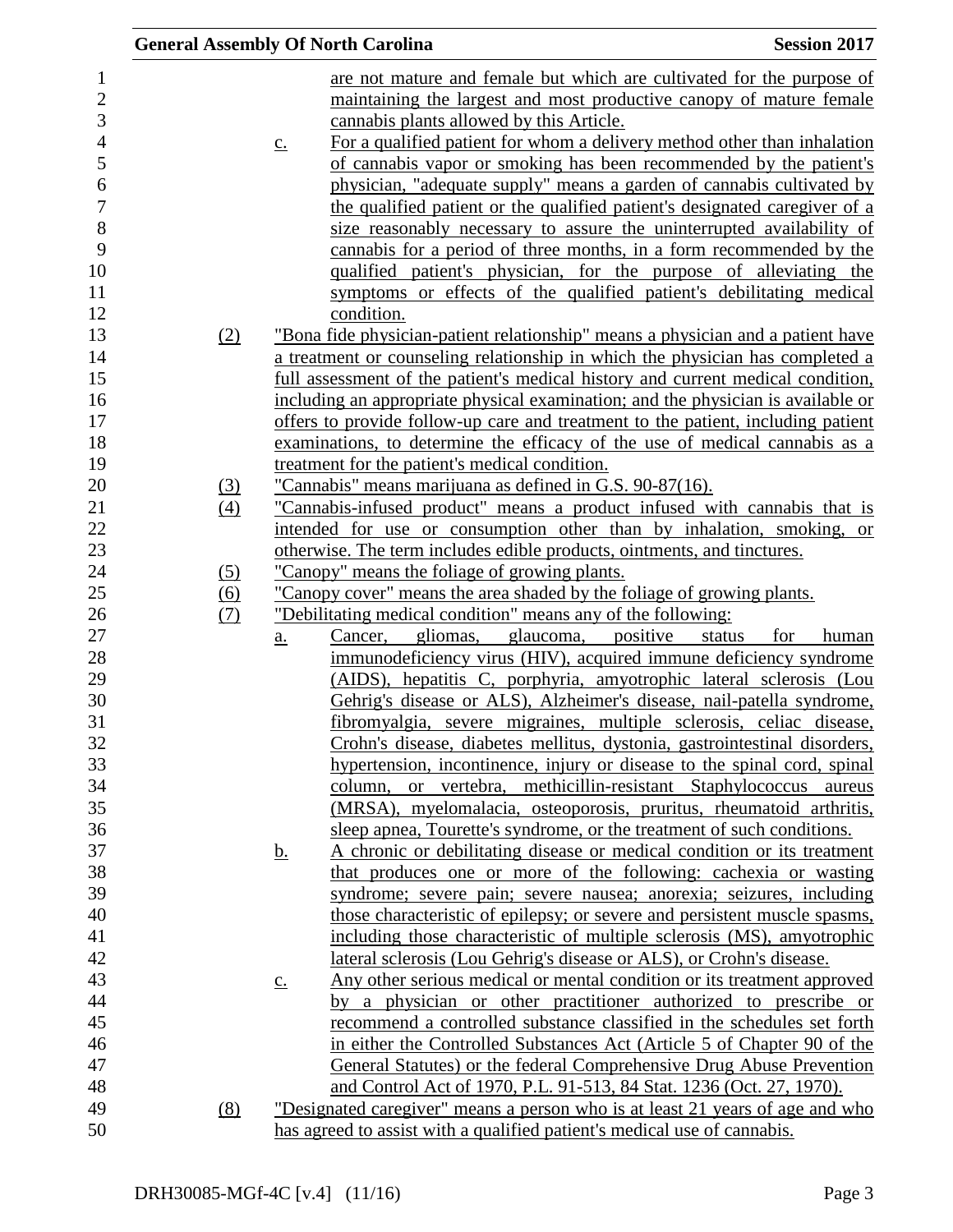|                      | <b>General Assembly Of North Carolina</b>                                                                                                                                                  | <b>Session 2017</b> |
|----------------------|--------------------------------------------------------------------------------------------------------------------------------------------------------------------------------------------|---------------------|
| (9)                  | "Licensed medical cannabis center" means a person licensed pursuant to                                                                                                                     |                     |
|                      | G.S. 90-730.6 to operate a business that sells cannabis and cannabis-infused                                                                                                               |                     |
|                      | products to registry identification cardholders and other licensed medical                                                                                                                 |                     |
|                      |                                                                                                                                                                                            |                     |
|                      | cannabis centers.                                                                                                                                                                          |                     |
| (10)                 | "Licensed producer of cannabis-infused products" means a person licensed                                                                                                                   |                     |
|                      | pursuant to G.S. 90-730.6 to operate a business producing cannabis-infused                                                                                                                 |                     |
|                      | products.                                                                                                                                                                                  |                     |
| (11)                 | "Licensed producer of medical cannabis" means a person licensed pursuant to                                                                                                                |                     |
|                      | G.S. 90-730.6 to cultivate cannabis for sale to a licensed medical cannabis                                                                                                                |                     |
|                      | center.                                                                                                                                                                                    |                     |
| (12)                 | "Medical use of cannabis" means the acquisition, possession, cultivation,                                                                                                                  |                     |
|                      | manufacture, use, internal possession, delivery, transfer, or transportation of                                                                                                            |                     |
|                      | cannabis or paraphernalia relating to the administration of cannabis to treat or                                                                                                           |                     |
|                      | alleviate a qualified patient's medical condition or symptoms associated with                                                                                                              |                     |
|                      | the medical condition or its treatment.                                                                                                                                                    |                     |
| (13)                 | "Physician" means a person licensed under Article 1 of Chapter 90 of the                                                                                                                   |                     |
|                      | General Statutes who is in good standing to practice medicine in this State.                                                                                                               |                     |
| (14)                 | "Producer" includes a producer of medical cannabis and a producer of                                                                                                                       |                     |
|                      | cannabis-infused products.                                                                                                                                                                 |                     |
| (15)                 | "Qualified patient" means a person who has been diagnosed by a physician as                                                                                                                |                     |
|                      | having a debilitating medical condition.                                                                                                                                                   |                     |
| (16)                 | "Registry identification card" means a document issued by the North Carolina                                                                                                               |                     |
|                      | Department of Health and Human Services pursuant to G.S. 90-730.5 that                                                                                                                     |                     |
|                      | identifies a person as a qualified patient or designated caregiver.                                                                                                                        |                     |
| (17)                 | "Registry identification cardholder" means a qualified patient or a designated                                                                                                             |                     |
|                      | caregiver who holds a valid registry identification card issued by the North                                                                                                               |                     |
|                      | Carolina Department of Health and Human Services pursuant to G.S. 90-730.5.                                                                                                                |                     |
| (18)                 | "Regulated medical cannabis supply system" or "system" means the system                                                                                                                    |                     |
|                      | established by the North Carolina Department of Agriculture and Consumer                                                                                                                   |                     |
|                      | Services pursuant to G.S. 90-730.6 to provide a safe method for producing and                                                                                                              |                     |
|                      | distributing cannabis to registry identification cardholders and persons licensed                                                                                                          |                     |
|                      | to produce and distribute cannabis and cannabis-infused products to registry                                                                                                               |                     |
|                      | identification cardholders.                                                                                                                                                                |                     |
| (19)                 | "Usable cannabis" means the dried buds and mature female flowers of the plant                                                                                                              |                     |
|                      | of the genus Cannabis, and any mixture or preparation thereof, that are                                                                                                                    |                     |
|                      | appropriate for medical use as provided in this Article.                                                                                                                                   |                     |
| (20)                 | "Written certification" means a statement in a patient's medical records or a                                                                                                              |                     |
|                      | statement signed by a physician with whom the patient has a bona fide                                                                                                                      |                     |
|                      |                                                                                                                                                                                            |                     |
|                      | physician-patient relationship indicating that, in the physician's professional                                                                                                            |                     |
|                      | opinion, the patient has a debilitating medical condition and the potential health                                                                                                         |                     |
|                      | benefits of the medical use of cannabis would likely outweigh the health risks                                                                                                             |                     |
|                      | for the patient.                                                                                                                                                                           |                     |
|                      | "§ 90-730.3. Protections for the medical use of cannabis.                                                                                                                                  |                     |
| (a)                  | A qualified patient shall not be subject to arrest, prosecution, or penalty in any manner,                                                                                                 |                     |
|                      | or denied any right or privilege, including, but not limited to, civil penalty or disciplinary action                                                                                      |                     |
|                      | by a business or occupational or professional licensing board or bureau, for the possession or                                                                                             |                     |
|                      | purchase of cannabis for medical use by the qualified patient if the quantity of usable cannabis                                                                                           |                     |
|                      | possessed or purchased does not exceed an adequate supply, as determined by the qualified                                                                                                  |                     |
| patient's physician. |                                                                                                                                                                                            |                     |
| (b)                  | A designated caregiver shall not be subject to arrest, prosecution, or penalty in any<br>manner, or denied any right or privilege, including imposition of a civil penalty or disciplinary |                     |
|                      |                                                                                                                                                                                            |                     |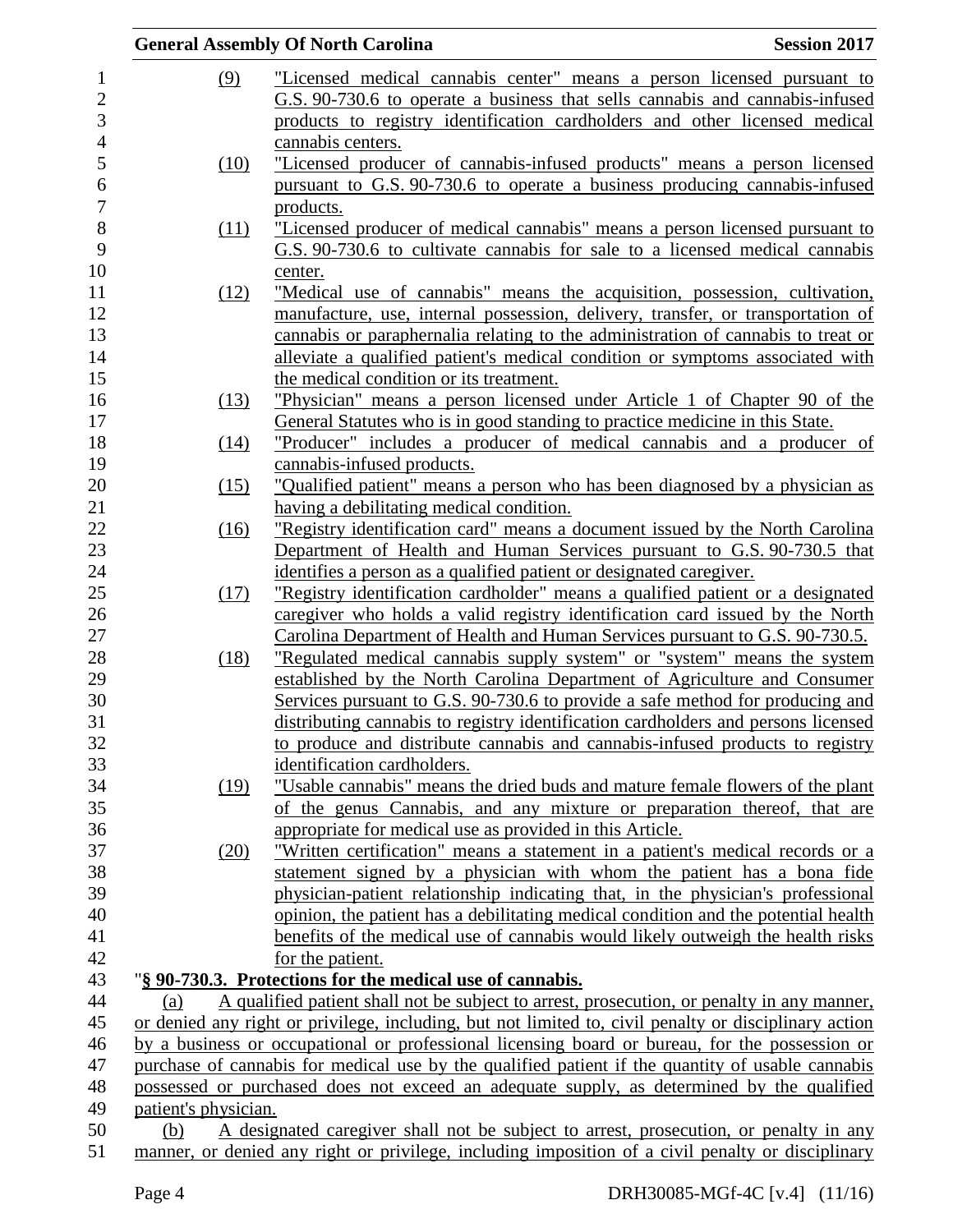|                | <b>Session 2017</b><br><b>General Assembly Of North Carolina</b>                                         |
|----------------|----------------------------------------------------------------------------------------------------------|
| 1              | action by a business or occupational or professional licensing board or bureau, for the possession       |
| 2              | or purchase of cannabis for medical use by the qualified patient if the quantity of cannabis             |
| 3              | possessed or purchased does not exceed an adequate supply for the qualified patient, as                  |
| $\overline{4}$ | determined by the qualified patient's physician.                                                         |
| 5              | If usable cannabis is infused or added as an ingredient to food, salve, tincture, or any<br>(c)          |
| 6              | other preparation to be consumed or used by a qualified patient, the weight of the other ingredients     |
| 7              | that are not usable cannabis shall not be included for the purpose of determining whether a              |
| $8\,$          | qualified patient is in possession of an amount of cannabis that exceeds the qualified patient's         |
| 9              | adequate supply.                                                                                         |
| 10             | (d)<br>Subsection (a) of this section does not apply to a qualified patient under 18 years of            |
| 11             | age, unless all of the following criteria are met:                                                       |
| 12             | The qualified patient's physician has explained the potential risks and benefits<br>(1)                  |
| 13             | of the medical use of cannabis to the qualified patient and to a parent, guardian,                       |
| 14             | or person having legal custody of the qualified patient.                                                 |
| 15             | A parent, guardian, or person having legal custody of the qualified patient<br>(2)                       |
| 16             | consents in writing to (i) allow the qualified patient's medical use of cannabis,                        |
| 17             | (ii) serve as the qualified patient's designated caregiver, and (iii) control the                        |
| 18             | dosage and frequency of the medical use of cannabis by the qualified patient.                            |
| 19             | A qualified patient or a designated caregiver shall be granted the full legal protections<br>(e)         |
| 20             | provided in this section as long as the qualified patient or designated caregiver is in possession of    |
| 21             | a registry identification card. If the qualified patient or designated caregiver is not in possession of |
| 22             | a registry identification card, the individual shall be given an opportunity to produce the registry     |
| 23             | identification card before the initiation of any arrest, criminal charges, or other penalties.           |
| 24             | A qualified patient or a designated caregiver is presumed to be engaged in the medical<br>(f)            |
| 25             | use of cannabis if the qualified patient or designated caregiver is in possession of a registry          |
| 26             | identification card and an amount of cannabis that does not exceed the qualified patient's adequate      |
| 27             | supply. This presumption may be rebutted only by evidence that the qualified patient or designated       |
| 28             | caregiver engaged in conduct related to cannabis for a purpose other than alleviating the qualified      |
| 29             | patient's debilitating medical condition or symptoms associated with the debilitating medical            |
| 30             | condition.                                                                                               |
| 31             | A designated caregiver may receive reimbursement for costs associated with assisting a<br>(g)            |
| 32             | qualified patient in the medical use of cannabis. Reimbursement for these costs does not constitute      |
| 33             | the sale of a controlled substance under Article 5 of Chapter 90 of the General Statutes.                |
| 34             | A school, employer, or landlord shall not refuse to enroll, employ, lease, or otherwise<br>(h)           |
| 35             | penalize a qualified patient or a designated caregiver solely because of (i) the individual's status as  |
| 36             | a qualified patient or a designated caregiver or (ii) the presence of cannabis metabolites in the        |
| 37             | individual's bodily fluids.                                                                              |
| 38             | For the purposes of medical care, including organ transplants, a qualified patient's<br>(i)              |
| 39             | authorized use of cannabis in accordance with this Article shall be treated in the same manner as        |
| 40             | the authorized use of any other medication used at the direction of a physician and shall not            |
| 41             | constitute the use of an illegal substance.                                                              |
| 42             | A licensed producer of medical cannabis shall not be subject to arrest, prosecution, or<br>$\Omega$      |
| 43             | penalty in any manner, or denied any right or privilege, or subject to disciplinary action by a          |
| 44             | business or occupational or professional licensing board or bureau for producing, possessing,            |
| 45             | distributing, or dispensing cannabis in a manner consistent with this Article.                           |
| 46             | A physician shall not be subject to arrest, prosecution, or penalty in any manner, or<br>(k)             |
| 47             | denied any right or privilege, or subject to increased monitoring or disciplinary action by the          |
| 48             | North Carolina Medical Board or any other business or occupational or professional licensing             |
| 49             | board or bureau for either of the following:                                                             |
| 50             | Advising a patient about the risks and benefits of the medical use of cannabis or<br>(1)                 |
| 51             | that the patient may benefit from the medical use of cannabis if, in the                                 |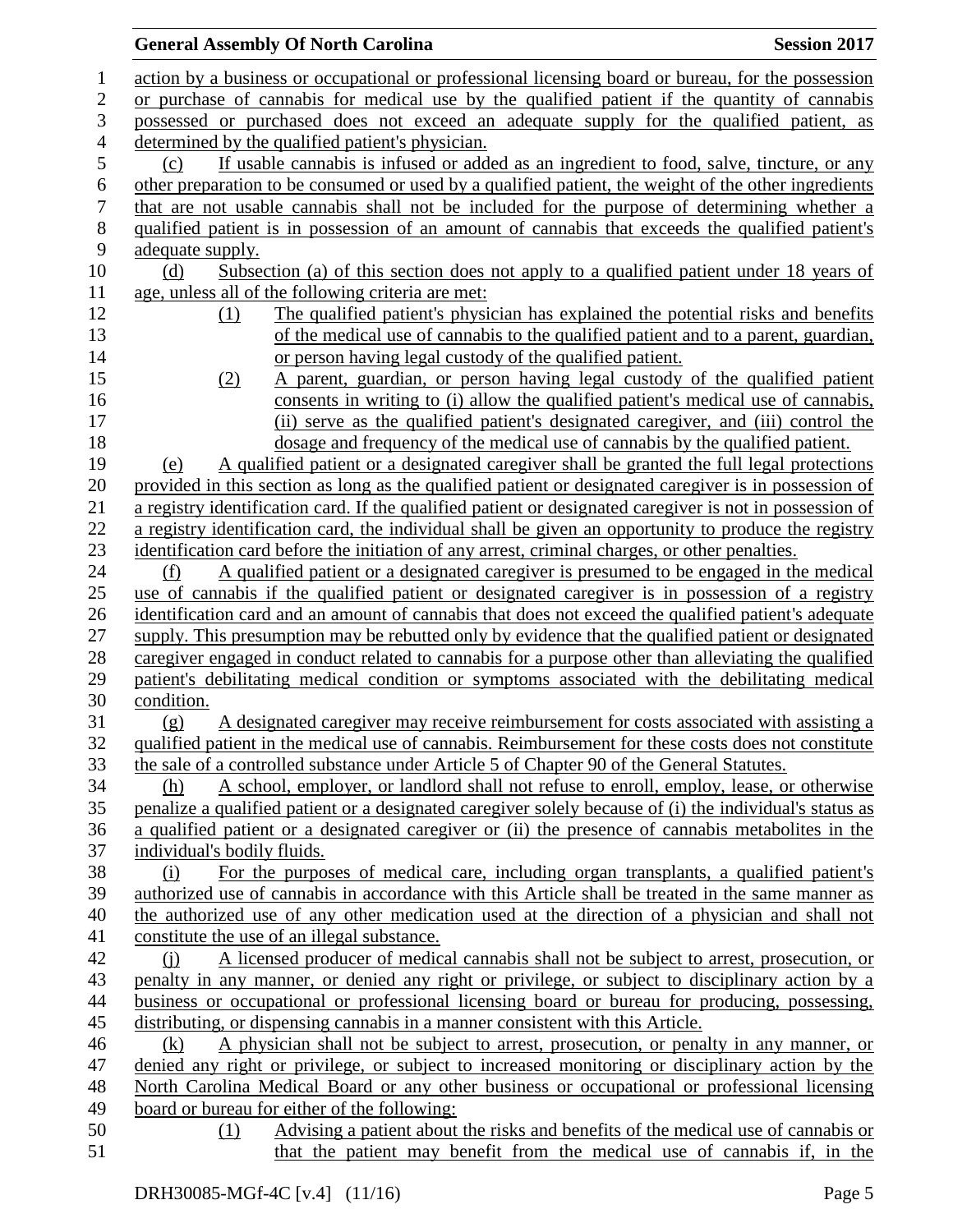|                           | <b>General Assembly Of North Carolina</b>                                                              | <b>Session 2017</b> |
|---------------------------|--------------------------------------------------------------------------------------------------------|---------------------|
|                           | physician's medical judgment, the potential benefits of the medical use of                             |                     |
|                           | cannabis would likely outweigh the health risks for that particular patient.                           |                     |
| (2)                       | Providing a patient with valid documentation, based upon the physician's                               |                     |
|                           | assessment of the patient's medical history and current medical condition, that                        |                     |
|                           | the potential benefits of the medical use of cannabis would likely outweigh the                        |                     |
|                           | health risks for that particular patient.                                                              |                     |
| (1)                       | A physician shall not be subject to arrest, prosecution, or penalty in any manner, or                  |                     |
|                           | denied any right or privilege, or subject to disciplinary action by a business or occupational or      |                     |
|                           | professional licensing board or bureau for discussing with a patient the benefits or health risks of   |                     |
|                           | the medical use of cannabis or the interaction of cannabis with other substances.                      |                     |
| (m)                       | State and local law enforcement officers shall not harm, neglect, injure, or destroy an                |                     |
|                           | individual's interest in or right to property that is possessed, owned, or used in connection with the |                     |
|                           | medical use of cannabis, or acts incidental to the medical use of cannabis, while the property is in   |                     |
|                           | the possession of State or local law enforcement officials as a result of a seizure of the property in |                     |
|                           | connection with the claimed medical use of cannabis. A person does not forfeit any right or            |                     |
|                           | interest in property seized in connection with the medical use of cannabis under any provision of      |                     |
|                           | State law providing for the forfeiture of property, unless the forfeiture is part of a sentence        |                     |
|                           | imposed upon the person as a result of a conviction of a criminal violation of this Article or entry   |                     |
|                           | of a plea of guilty to such violation. Cannabis, paraphernalia, or other property seized from a        |                     |
|                           | qualified patient, designated caregiver, or licensed producer of medical cannabis in connection        |                     |
|                           | with the claimed medical use or production for medical use of cannabis shall be returned               |                     |
|                           | immediately upon the determination by a court, prosecutor, or law enforcement officer that the         |                     |
|                           | qualified patient, designated caregiver, or licensed producer of medical cannabis is entitled to the   |                     |
|                           | protections of this Article. In making this determination, the court, a prosecutor, or a law           |                     |
|                           | enforcement officer shall consider as evidence the failure of law enforcement officers to actively     |                     |
|                           | investigate the case, a decision not to prosecute, the dismissal of charges, or acquittal.             |                     |
| (n)                       | A person shall not be denied custody of, or visitation or parenting time with, a minor                 |                     |
|                           | for conduct allowed under this Article.                                                                |                     |
| (o)<br>this Article.      | There is no presumption of neglect or child endangerment for conduct allowed under                     |                     |
| (p)                       | No person shall be subject to arrest or prosecution for constructive possession,                       |                     |
|                           | conspiracy, aiding and abetting, being an accessory, or any other offense, for simply being in the     |                     |
|                           | presence or vicinity of the medical use of cannabis as permitted under this Article or for assisting a |                     |
|                           | qualified patient with using or administering cannabis.                                                |                     |
| (g)                       | Possession of or application for a registry identification card shall not alone constitute             |                     |
|                           | probable cause to search the person or the property of the person possessing or applying for a         |                     |
|                           | registry identification card or otherwise subject the person or the person's property to inspection    |                     |
| by any government agency. |                                                                                                        |                     |
| (r)                       | If an individual being investigated by a law enforcement officer employed by a                         |                     |
|                           | State-funded or locally funded law enforcement agency credibly asserts during the course of the        |                     |
|                           | investigation that the individual is a qualified patient or designated caregiver, neither the law      |                     |
|                           | enforcement officer nor the law enforcement agency shall provide any information, except as            |                     |
|                           | required by federal law or the United States Constitution, from any cannabis-related investigation     |                     |
|                           | of the individual to any law enforcement authority that does not recognize the protections of this     |                     |
|                           | Article. Any prosecution of the individual for a violation of this Article shall be conducted          |                     |
|                           | pursuant to the laws of this State.                                                                    |                     |
| (s)                       | Cannabis produced and possessed under this Article is exempt from the Unauthorized                     |                     |
|                           | Substances Tax set forth in Article 2D of Chapter 105 of the General Statutes, and no tax under        |                     |
|                           | that Article may be levied against any qualified patient, designated caregiver, licensed medical       |                     |
|                           | cannabis center, licensed producer of medical cannabis, or licensed producer of cannabis-infused       |                     |
|                           |                                                                                                        |                     |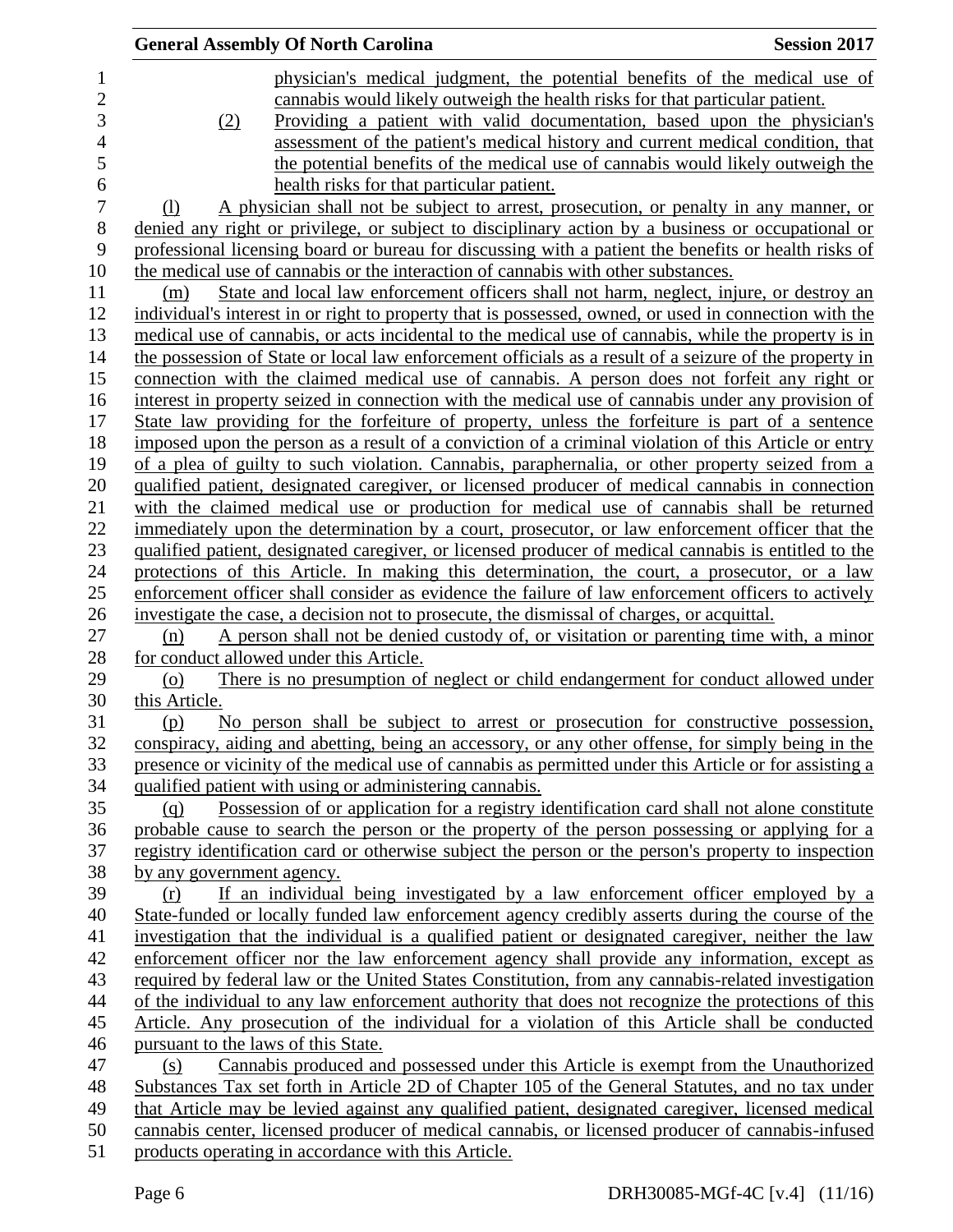|              |        | <b>Session 2017</b><br><b>General Assembly Of North Carolina</b>                                         |  |
|--------------|--------|----------------------------------------------------------------------------------------------------------|--|
| 1            | (t)    | Nothing in this Article shall be construed to extend the protections of this Article to                  |  |
| $\mathbf{2}$ |        | any person, including a qualified patient, designated caregiver, or producer, to allow that person to    |  |
| 3            |        | acquire, possess, manufacture, produce, use, sell, distribute, dispense, or transport cannabis in a      |  |
|              |        | manner that is not consistent with this Article.                                                         |  |
|              |        | "§ 90-730.4. Prohibitions, restrictions, and limitations on medical use of cannabis.                     |  |
|              | (a)    | This Article does not permit any person to do any of the following:                                      |  |
|              |        | Operate, navigate, or be in actual physical control of any motor vehicle, aircraft,<br>(1)               |  |
|              |        | or motorboat while impaired by cannabis. However, a qualified patient shall not                          |  |
|              |        | be considered impaired solely due to the presence of cannabis metabolites in                             |  |
|              |        | the individual's system.                                                                                 |  |
|              |        | Undertake any task under the influence of cannabis, when doing so would<br>(2)                           |  |
|              |        | constitute negligence or professional malpractice.                                                       |  |
|              |        | Smoke cannabis in a school bus or other form of public transportation, on any<br>(3)                     |  |
|              |        | school grounds, in any correctional facility, or in any public place in this State.                      |  |
|              | (b)    | A person who commits an act prohibited by subsection (a) of this section is subject to                   |  |
|              |        | all penalties provided by law.                                                                           |  |
|              | (c)    | Nothing in this Article shall be construed to require any of the following:                              |  |
|              |        | A government-sponsored medical assistance program or private health insurer<br>(1)                       |  |
|              |        | to reimburse a person for costs associated with the medical use of cannabis.                             |  |
|              |        | An employer to accommodate the medical use of cannabis in any workplace.<br>(2)                          |  |
|              | (d)    | Fraudulent representation to a law enforcement official of any fact or circumstance                      |  |
|              |        | relating to the medical use of cannabis to avoid arrest or prosecution is a Class 2 misdemeanor          |  |
|              |        | punishable by a fine of five hundred dollars (\$500.00) in addition to any other applicable penalties    |  |
|              |        | for making a false statement about the medical use of cannabis.                                          |  |
|              | (e)    | A licensed producer of medical cannabis that sells, distributes, dispenses, or transfers                 |  |
|              |        | cannabis to an individual other than a registry identification cardholder or to a person other than a    |  |
|              |        | person licensed pursuant to G.S. 90-730.6, or obtains or transports cannabis outside of North            |  |
|              |        | Carolina in violation of federal law, is subject to arrest, prosecution, and civil or criminal penalties |  |
|              |        | pursuant to State law.                                                                                   |  |
|              | (f)    | Nothing in this Article shall be construed as a waiver of sovereign immunity by the                      |  |
|              | State. |                                                                                                          |  |
|              |        | "§ 90-730.5. Registry identification cards for qualified patients and designated caregivers.             |  |
|              | (a)    | As used in this section, "Department" means the North Carolina Department of Health                      |  |
|              |        | and Human Services.                                                                                      |  |
|              | (b)    | The Department shall issue a registry identification card to any qualified patient or                    |  |
|              |        | designated caregiver who meets the requirements of this section.                                         |  |
|              | (c)    | The Department shall not issue or renew a registry identification card to a qualified                    |  |
|              |        | patient under 18 years of age unless each of the following criteria is met:                              |  |
|              |        | The qualified patient's physician has explained the potential risks and benefits<br>(1)                  |  |
|              |        | of the medical use of cannabis to the qualified patient and to a parent, guardian,                       |  |
|              |        | or person having legal custody of the qualified patient.                                                 |  |
|              |        | A parent, guardian, or person having legal custody of the qualified patient<br>(2)                       |  |
|              |        | consents in writing to (i) allow the qualified patient's medical use of cannabis,                        |  |
|              |        | (ii) serve as one of the qualified patient's designated caregivers, and (iii) control                    |  |
|              |        | the acquisition of the cannabis, the dosage, and the frequency of the medical                            |  |
|              |        | use of cannabis by the qualified patient.                                                                |  |
|              | (d)    | The Department shall verify the information contained in a registry identification card                  |  |
|              |        | application or renewal application submitted pursuant to this section and shall approve or deny an       |  |
|              |        | application or renewal application within 45 days after receipt. The Department may deny a               |  |
|              |        | registry identification card application or renewal application only if the applicant fails to provide   |  |
|              |        | the information required pursuant to this section or if the Department determines that the               |  |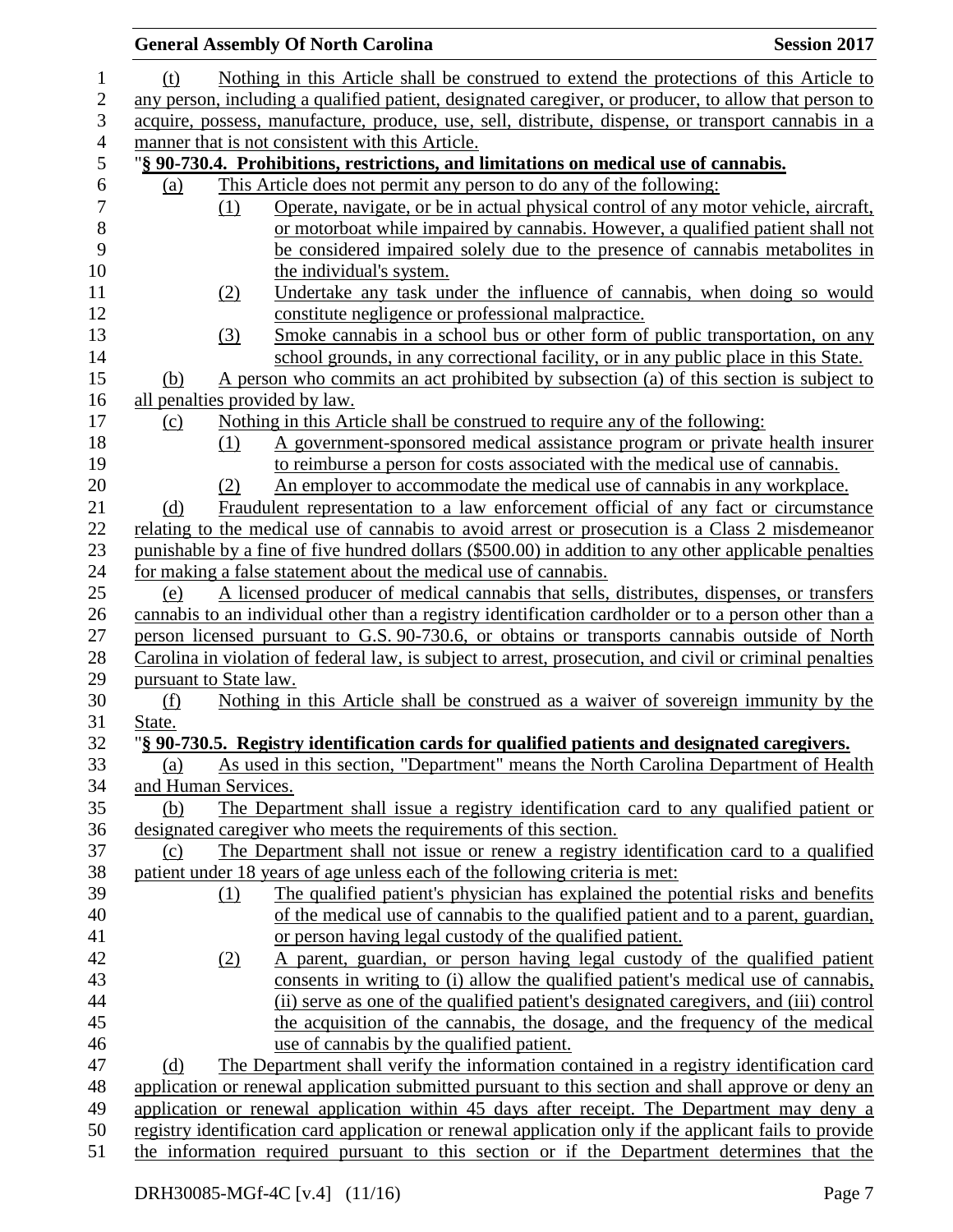## **General Assembly Of North Carolina Session 2017**  application or renewal application contains false information. If the Department fails to approve or deny a registration application or renewal application submitted pursuant to this section within 45 days after receipt, the application or renewal application shall be deemed approved, and a copy of the application or renewal application together with proof of receipt by the Department at least 45 days prior to the date this information is presented in lieu of a registry identification card shall be 6 deemed a valid registry identification card.<br>7 (e) The Department may issue a (e) The Department may issue a registry identification card to a maximum of two designated caregivers named in a qualified patient's approved application. (f) The Department shall issue a registry identification card to an applicant within five days after approving an application or renewal. The application or renewal expires two years after the date of issuance. (g) Each registry identification card shall contain at least all of the following information: 13 (1) The date of issuance. 14 (2) The date of expiration. (3) A random registry identification number. (4) A photograph of the registry identification cardholder. (h) Persons issued registry identification cards shall be subject to the following: (1) A qualified patient who has been issued a registry identification card shall notify the Department of any change in the qualified patient's name, address, or designated caregiver and submit a ten-dollar (\$10.00) fee to the Department within 15 days after the change occurs. A qualified patient who fails to notify the Department of any of these changes within the specified time frame commits an infraction and is subject to a fine not to exceed more than one 24 hundred fifty dollars (\$150.00). (2) A designated caregiver shall notify the Department of any change in name or 26 address and submit a ten-dollar (\$10.00) fee to the Department within 15 days after the change occurs. A designated caregiver who fails to notify the Department of any of these changes within the specified time frame commits an infraction and is subject to a fine not to exceed one hundred fifty dollars (\$150.00). (3) When a qualified patient or designated caregiver notifies the Department of any change, as required by this subsection, the Department shall issue the qualified patient and each designated caregiver a new registry identification card within 10 days after receiving the updated information and the ten-dollar (\$10.00) fee. (4) When a qualified patient who possesses a registry identification card notifies the Department of a change in designated caregiver, the Department shall notify the designated caregiver of record of the change within 15 days after receiving notification of the change. The protections afforded under this Article to the designated caregiver of record shall expire 30 days after the designated caregiver of record is notified by the Department of the change in designated caregiver. (5) If a qualified patient or a designated caregiver loses a registry identification card, the cardholder shall notify the Department within 15 days after losing the card. The notification shall include a ten-dollar (\$10.00) replacement fee for a new card. Within five days after receiving notification of a lost registry identification card, the Department shall issue the cardholder a new registry identification card with a new random identification number. (i) If the Department determines that a qualified patient or designated caregiver has willfully violated any provision of this Article, the Department may suspend or revoke the qualified patient's or designated caregiver's registry identification card.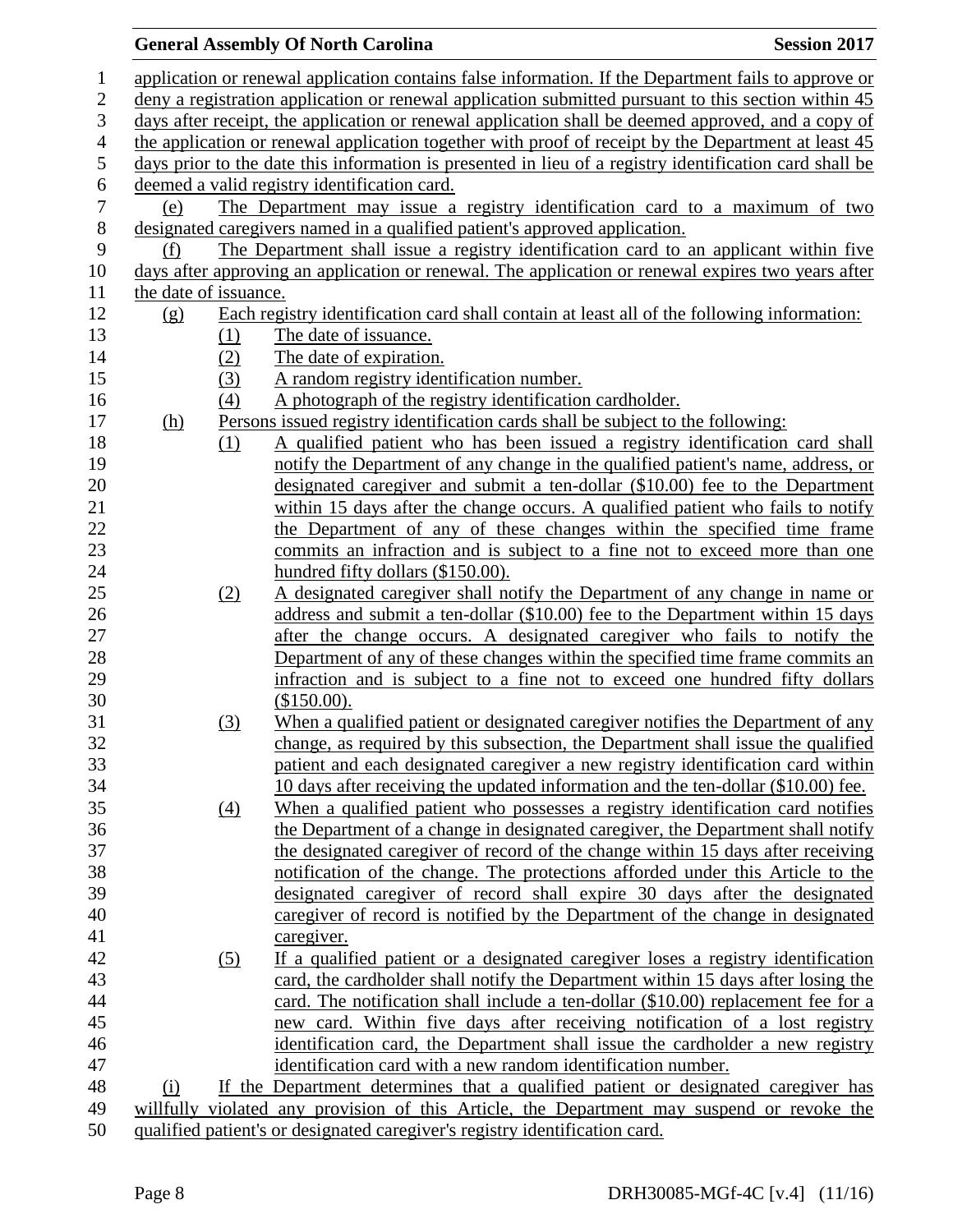|                  | <b>General Assembly Of North Carolina</b> |                                                                                                      | <b>Session 2017</b> |
|------------------|-------------------------------------------|------------------------------------------------------------------------------------------------------|---------------------|
| 1                | $\Omega$                                  | Applications and supporting information submitted by qualified patients, including                   |                     |
| $\overline{2}$   |                                           | information regarding their designated caregivers and physicians, are confidential and protected     |                     |
| 3                |                                           | under the federal Health Insurance Portability and Accountability Act of 1996.                       |                     |
| $\overline{4}$   | (k)                                       | The Department shall maintain a confidential list of the persons to whom the                         |                     |
| 5                |                                           | Department has issued registry identification cards. Individual names and other identifying          |                     |
| 6                |                                           | information on the list shall be confidential, exempt from the provisions of Chapter 132 of the      |                     |
| $\boldsymbol{7}$ |                                           | General Statutes, and not subject to disclosure, except to authorized employees of the Department    |                     |
| $8\,$            |                                           | as necessary to perform official duties of the Department.                                           |                     |
| $\mathbf{9}$     | (1)                                       | The Department shall verify to law enforcement personnel whether a registry                          |                     |
| 10               |                                           | identification card is valid solely by confirming the validity of the random registry identification |                     |
| 11               |                                           | number and the name of the person to whom the Department has assigned the random registry            |                     |
| 12               | identification number.                    |                                                                                                      |                     |
| 13               | (m)                                       | Any person, including an employee or official of the Department or another State                     |                     |
| 14               |                                           | agency or local government, who breaches the confidentiality of information obtained pursuant to     |                     |
| 15               |                                           | this section is guilty of a Class 1 misdemeanor; however, any fine imposed for a violation under     |                     |
| 16               |                                           | this subsection shall not exceed one thousand dollars (\$1,000).                                     |                     |
| 17               | (n)                                       | Nothing in this section shall be construed to prevent Department employees from                      |                     |
| 18               |                                           | notifying law enforcement officers about falsified or fraudulent information submitted to the        |                     |
| 19               |                                           | Department by any individual in support of an application for a registry identification card.        |                     |
| 20               | (0)                                       | Article 4 of Chapter 150B of the General Statutes governs judicial review of an                      |                     |
| 21               |                                           | administrative decision made under this section.                                                     |                     |
| 22               |                                           | "§ 90-730.6. Regulated medical cannabis supply system.                                               |                     |
| 23               | (a)                                       | As used in this section, "Department" means the North Carolina Department of                         |                     |
| 24               | Agriculture and Consumer Services.        |                                                                                                      |                     |
| 25               | (b)                                       | Not later than 120 days after the effective date of this act, the Department shall                   |                     |
| 26               |                                           | establish a medical cannabis supply system that (i) provides a safe, regulated supply of quality     |                     |
| 27               |                                           | medical cannabis for use by qualified patients who hold valid registry identification cards and (ii) |                     |
| 28               |                                           | generates sufficient revenue for the Department to maintain and operate the system. The              |                     |
| 29               |                                           | Department shall not use any appropriations from the General Fund to establish or operate the        |                     |
| 30               |                                           | system. The system shall be funded by the fees authorized in this section.                           |                     |
| 31               | (c)                                       | Medical Cannabis Center License. -                                                                   |                     |
| 32               | (1)                                       | No person shall establish or operate a medical cannabis center without first                         |                     |
| 33               |                                           | applying for a license to the Department and submitting the required                                 |                     |
| 34               |                                           | information on application forms provided by the Department. The application                         |                     |
| 35               |                                           | form shall require at least all of the following:                                                    |                     |
| 36               | $\underline{a}$ .                         | The applicant's name and any name the applicant will use in the                                      |                     |
| 37               |                                           | operation of a medical cannabis center.                                                              |                     |
| 38               | <u>b.</u>                                 | The address of any property the applicant will use to possess, deliver,                              |                     |
| 39               |                                           | transport, dispense, or distribute cannabis.                                                         |                     |
| 40               | $\underline{c}$ .                         | The name, address, and date of birth of each principal officer and board                             |                     |
| 41               |                                           | member of the medical cannabis center.                                                               |                     |
| 42               | <u>d.</u>                                 | The name, address, and date of birth of each employee of the medical                                 |                     |
| 43               |                                           | cannabis center.                                                                                     |                     |
| 44               | <u>e.</u>                                 | For first-year licensees, a nonrefundable license fee in the amount of                               |                     |
| 45               |                                           | five thousand dollars (\$5,000).                                                                     |                     |
| 46               | <u>f.</u>                                 | For licensees seeking license renewal, a nonrefundable renewal fee in an                             |                     |
| 47               |                                           | amount not less than five thousand dollars (\$5,000), as specified in rules                          |                     |
| 48               |                                           | adopted pursuant to subsection (s) of this section.                                                  |                     |
| 49               | g.                                        | Proof of North Carolina residency for each principal officer, board                                  |                     |
| 50               |                                           | member, and employee of the medical cannabis center.                                                 |                     |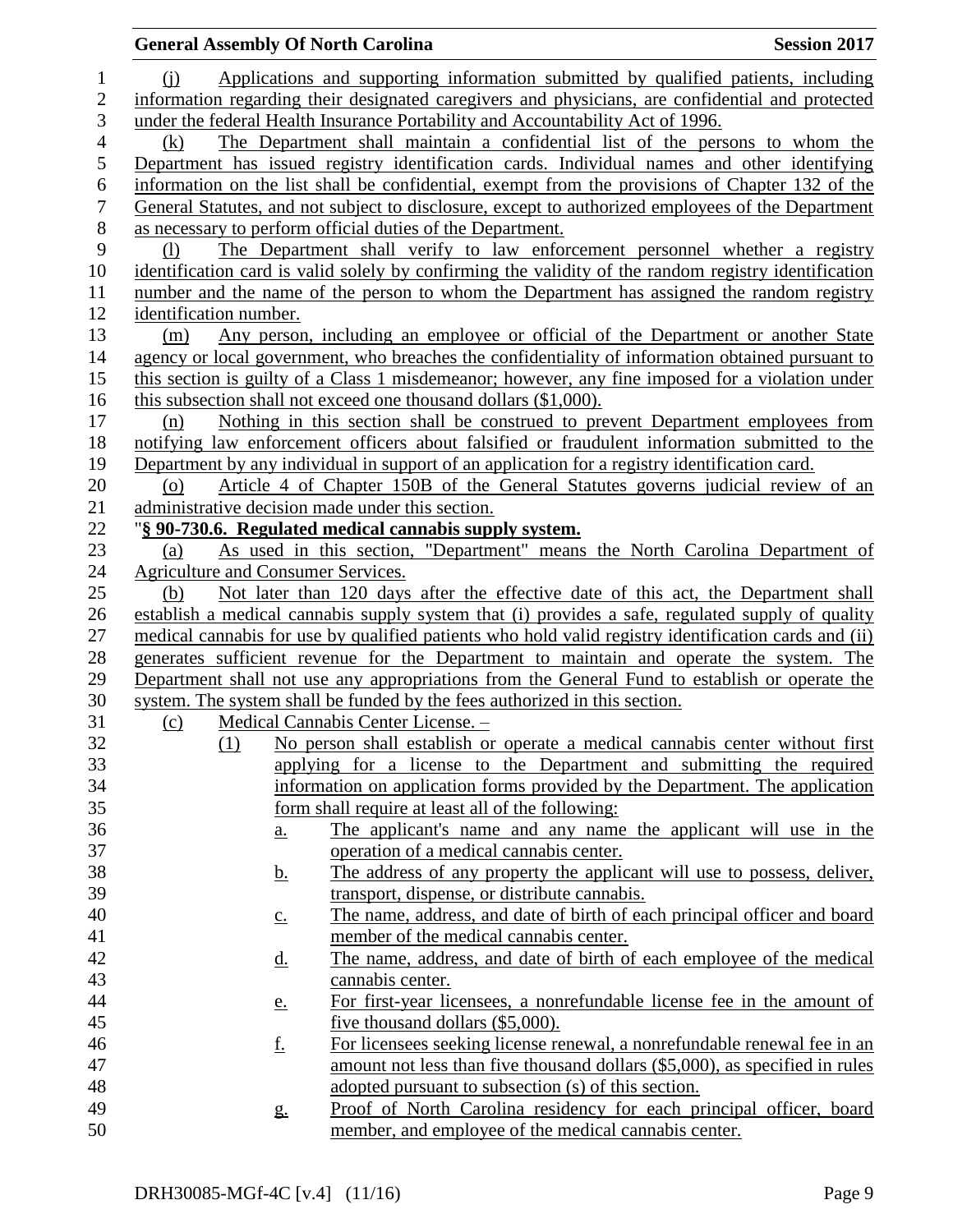|     |     | <b>General Assembly Of North Carolina</b>                                                     | <b>Session 2017</b> |
|-----|-----|-----------------------------------------------------------------------------------------------|---------------------|
|     |     | Any other information the Department considers necessary to ensure<br><u>h.</u>               |                     |
|     |     | compliance with the terms of this Article.                                                    |                     |
|     | (2) | Unless suspended or revoked, a medical cannabis center license is valid for a                 |                     |
|     |     | period not to exceed 12 months from the date of issuance.                                     |                     |
|     | (3) | A licensee shall apply for renewal, as necessary, at least 30 days prior to the               |                     |
|     |     | expiration of a current license.                                                              |                     |
|     | (4) | No later than 30 days after issuing or renewing a license under this subsection,              |                     |
|     |     | the Department shall issue a medical cannabis center registry identification card             |                     |
|     |     | to each director and employee listed on the application or renewal form upon                  |                     |
|     |     | receipt of a ten-dollar (\$10.00) fee per cardholder.                                         |                     |
|     | (5) | A licensee shall notify the Department of any change in the information                       |                     |
|     |     | submitted on the license application or renewal form within 30 days after the                 |                     |
|     |     | change.                                                                                       |                     |
|     | (6) | A medical cannabis center licensee may do all of the following:                               |                     |
|     |     | Sell cannabis, cannabis-infused products, cannabis plants, cannabis<br>$\underline{a}$ .      |                     |
|     |     | seeds, cultivation equipment, and related supplies and educational                            |                     |
|     |     | materials only to registry identification cardholders.                                        |                     |
|     |     | Contract with a producer to sell live plants on the premises of the<br><u>b.</u>              |                     |
|     |     | medical cannabis center to registry identification cardholders.                               |                     |
|     |     | Assist registry identification cardholders with other products and<br>$\underline{c}$ .       |                     |
|     |     | services, including equipment, supplies, and educational materials.                           |                     |
|     | (7) | A medical cannabis center licensee shall not cultivate cannabis unless                        |                     |
|     |     | separately licensed as a producer of medical cannabis under subsection (c) of                 |                     |
|     |     | this section.                                                                                 |                     |
|     | (8) | A medical cannabis center licensee and its directors, agents, and employees are               |                     |
|     |     | exempt from the criminal laws of this State for possession, production,                       |                     |
|     |     | delivery, or transportation of cannabis, or aiding and abetting another in the                |                     |
|     |     | possession, production, delivery, or transportation of cannabis, or any other                 |                     |
|     |     | criminal offense in which possession, production, delivery, or transportation of              |                     |
|     |     | cannabis is an element if the medical cannabis center and the directors, agents,              |                     |
|     |     | and employees of the medical cannabis center are in substantial compliance                    |                     |
|     |     | with this section and the applicable rules adopted by the Department for                      |                     |
|     |     | regulating medical cannabis centers.                                                          |                     |
|     | (9) | The records of a licensed medical cannabis center are subject to the same                     |                     |
|     |     | restrictions imposed on pharmacy records pursuant to G.S. 90-85.36.                           |                     |
|     |     | G.S. 90-85.36 shall apply to each medical cannabis center as if it were a                     |                     |
|     |     | pharmacy regulated under Article 4A of Chapter 90 of the General Statutes.                    |                     |
| (d) |     | Producer of Medical Cannabis License. -                                                       |                     |
|     | (1) | No person shall cultivate cannabis for sale to a licensed medical cannabis center             |                     |
|     |     | without first applying for a license to the Department and submitting the                     |                     |
|     |     | required information on application forms provided by the Department. The                     |                     |
|     |     | application form shall require at least all of the following:                                 |                     |
|     |     | The name of the person responsible for the medical cannabis production<br>$\underline{a}$ .   |                     |
|     |     | site and the name of each individual employed by that person.                                 |                     |
|     |     | The address of each property, location, or premises used or proposed for<br><u>b.</u>         |                     |
|     |     | use by the producer to produce cannabis.                                                      |                     |
|     |     | The name, address, and date of birth of each principal officer and board<br>$\underline{c}$ . |                     |
|     |     | member of the producer.                                                                       |                     |
|     |     | The name, address, and date of birth of each employee of the producer.<br><u>d.</u>           |                     |
|     |     | For first-year licensees, a nonrefundable license fee in the amount of<br><u>e.</u>           |                     |
|     |     | five thousand dollars $(\$5,000)$ .                                                           |                     |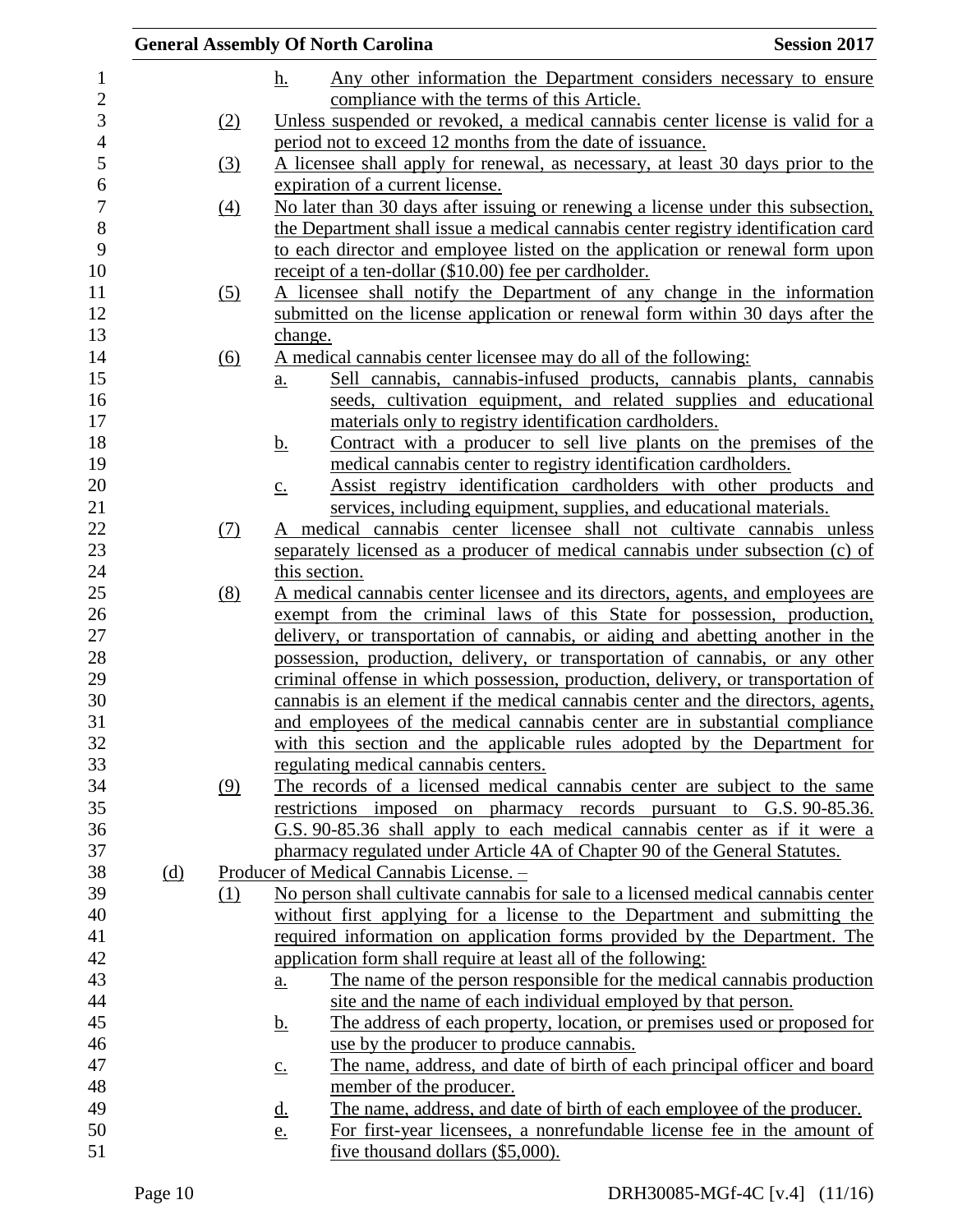|                              |            |                  |                   | <b>General Assembly Of North Carolina</b>                                                                                                             | <b>Session 2017</b> |
|------------------------------|------------|------------------|-------------------|-------------------------------------------------------------------------------------------------------------------------------------------------------|---------------------|
| $\mathbf{1}$<br>$\mathbf{2}$ |            |                  | <u>f.</u>         | For licensees seeking license renewal, a nonrefundable renewal fee in an<br>amount not less than five thousand dollars (\$5,000), as specified in the |                     |
| 3                            |            |                  |                   | rules adopted pursuant to subsection (s) of this section.                                                                                             |                     |
| $\overline{4}$<br>5          |            |                  | g.                | Proof of North Carolina residency for each producer of medical                                                                                        |                     |
| 6                            |            |                  | <u>h.</u>         | cannabis and each employee of the producer.<br>Proof that the producer of medical cannabis and each of the producer's                                 |                     |
| $\boldsymbol{7}$             |            |                  |                   | employees has attained the age of 21 years.                                                                                                           |                     |
| $8\,$                        |            |                  | <u>i.</u>         | Any other information the Department considers necessary to ensure                                                                                    |                     |
| 9                            |            |                  |                   | compliance with this Article.                                                                                                                         |                     |
| 10                           |            | (2)              |                   | Unless suspended or revoked, a producer of medical cannabis license is valid                                                                          |                     |
| 11                           |            |                  |                   | for a period not to exceed 12 months from the date of issuance.                                                                                       |                     |
| 12                           |            | (3)              |                   | A licensee shall notify the Department of any change in the information                                                                               |                     |
| 13                           |            |                  |                   | submitted on the application form within 30 days after the change.                                                                                    |                     |
| 14                           |            | $\left(4\right)$ |                   | A licensee shall apply for renewal, as necessary, at least 30 days prior to the                                                                       |                     |
| 15                           |            |                  |                   | expiration of a current license.                                                                                                                      |                     |
| 16                           |            | (5)              |                   | Not later than 30 days after issuing or renewing a producer of medical cannabis                                                                       |                     |
| 17                           |            |                  |                   | license, the Department shall issue a producer of medical cannabis registry                                                                           |                     |
| 18                           |            |                  |                   | identification card to the producer and to each of the producer's employees                                                                           |                     |
| 19                           |            |                  |                   | upon payment of a fee of ten dollars (\$10.00) per cardholder.                                                                                        |                     |
| 20                           |            | (6)              |                   | The Department shall issue a medical cannabis production site card to each                                                                            |                     |
| 21                           |            |                  |                   | licensed producer of medical cannabis for each property, location, or premises                                                                        |                     |
| 22                           |            |                  |                   | approved for cannabis production under this section. The card shall be posted                                                                         |                     |
| 23                           |            |                  |                   | conspicuously at the medical cannabis production site.                                                                                                |                     |
| 24                           | <u>(e)</u> |                  |                   | <u>Producer of Cannabis-Infused Products License. -</u>                                                                                               |                     |
| 25                           |            | (1)              |                   | No person shall establish or operate a business to produce cannabis-infused                                                                           |                     |
| 26                           |            |                  |                   | products without first applying for a license to the Department and submitting                                                                        |                     |
| 27                           |            |                  |                   | the required information on application forms provided by the Department. The                                                                         |                     |
| $28\,$                       |            |                  |                   | application form shall require at least all of the following:                                                                                         |                     |
| 29                           |            |                  | $\underline{a}$ . | The name of the person or entity responsible for the cannabis production                                                                              |                     |
| 30                           |            |                  |                   | site and any employee of that person or entity.                                                                                                       |                     |
| 31                           |            |                  | b.                | The address of each property, location, or premises used or proposed for                                                                              |                     |
| 32<br>33                     |            |                  |                   | use by the producer of cannabis-infused products to produce cannabis                                                                                  |                     |
| 34                           |            |                  |                   | and cannabis-infused products.<br>The name, address, and date of birth of each principal officer and board                                            |                     |
| 35                           |            |                  | $\underline{c}$ . | member of the producer of cannabis-infused products.                                                                                                  |                     |
| 36                           |            |                  | <u>d.</u>         | The name, address, and date of birth of each employee of the producer                                                                                 |                     |
| 37                           |            |                  |                   | of cannabis-infused products.                                                                                                                         |                     |
| 38                           |            |                  | <u>e.</u>         | For first-year licensees, a nonrefundable license fee in the amount of                                                                                |                     |
| 39                           |            |                  |                   | five thousand dollars (\$5,000).                                                                                                                      |                     |
| 40                           |            |                  | <u>f.</u>         | For licensees seeking license renewal, a nonrefundable fee in an amount                                                                               |                     |
| 41                           |            |                  |                   | not less than five thousand dollars (\$5,000), as specified in rules                                                                                  |                     |
| 42                           |            |                  |                   | adopted pursuant to subsection (s) of this section.                                                                                                   |                     |
| 43                           |            |                  | $g_{\cdot}$       | Proof of North Carolina residency for the producer of cannabis-infused                                                                                |                     |
| 44                           |            |                  |                   | products and each of the producer's employees.                                                                                                        |                     |
| 45                           |            |                  | <u>h.</u>         | Proof that the producer of cannabis-infused products and each of the                                                                                  |                     |
| 46                           |            |                  |                   | producer's employees has attained the age of 21 years.                                                                                                |                     |
| 47                           |            |                  | <u>i.</u>         | Any other information the Department considers necessary to ensure                                                                                    |                     |
| 48                           |            |                  |                   | compliance with the terms of this Article.                                                                                                            |                     |
| 49                           |            | (2)              |                   | Unless suspended or revoked, a license to produce cannabis-infused products is                                                                        |                     |
| 50                           |            |                  |                   | valid for a period not to exceed 12 months from the date of issuance.                                                                                 |                     |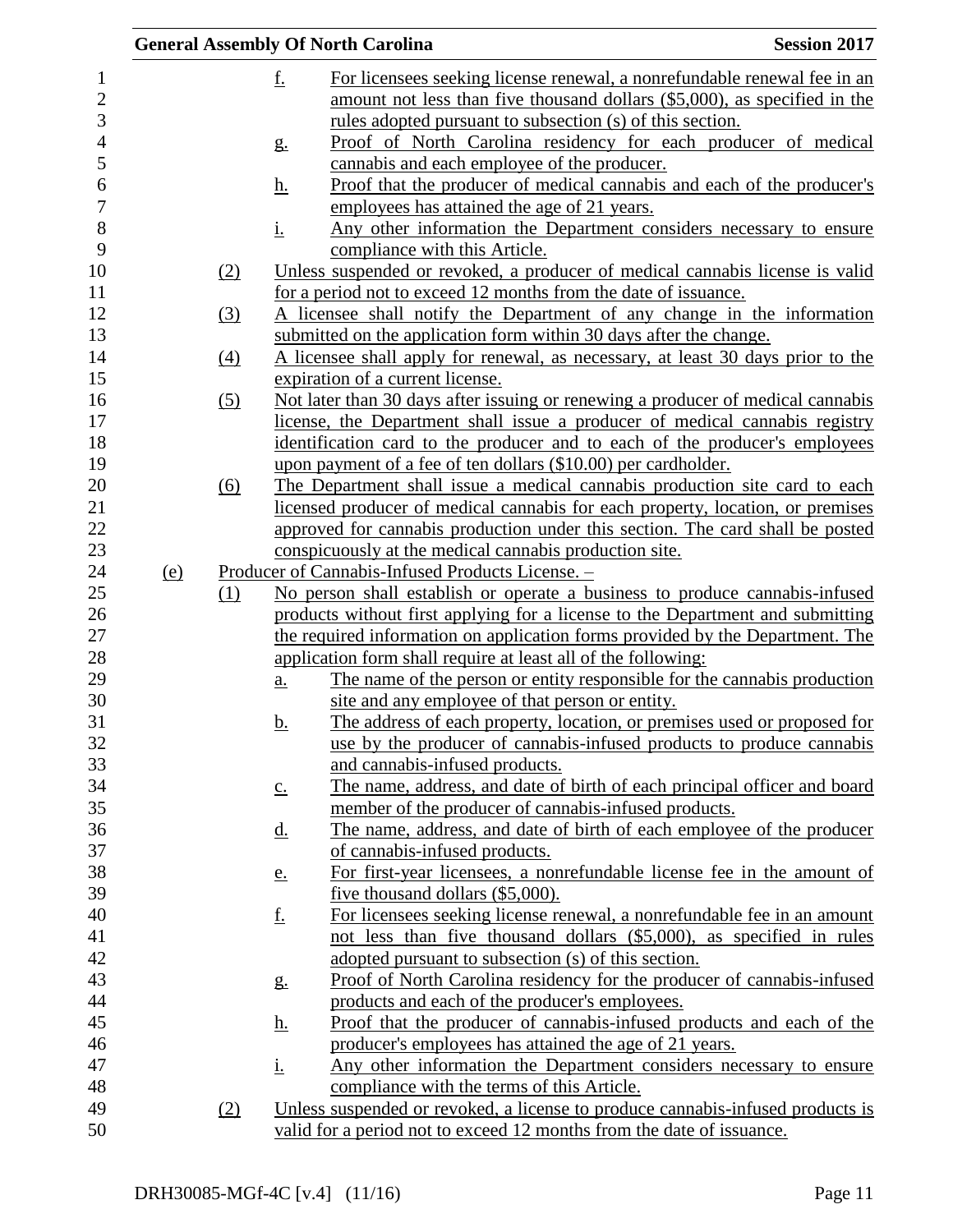|                   |                   | <b>General Assembly Of North Carolina</b>                                                             | <b>Session 2017</b> |
|-------------------|-------------------|-------------------------------------------------------------------------------------------------------|---------------------|
|                   | (3)               | A licensee shall notify the Department of any change in the information                               |                     |
|                   |                   | submitted on the application form within 30 days after the change.                                    |                     |
|                   | $\underline{(4)}$ | A licensee shall apply for renewal, as necessary, at least 30 days prior to the                       |                     |
|                   |                   | expiration of a current license.                                                                      |                     |
|                   | (5)               | Not later than 30 days after issuing or renewing a license to produce                                 |                     |
|                   |                   | cannabis-infused products, the Department shall issue a registry identification                       |                     |
|                   |                   | card to the licensed producer of cannabis-infused products and to each of the                         |                     |
|                   |                   | producer's employees upon payment of a fee of ten dollars (\$10.00) per                               |                     |
|                   |                   | cardholder.                                                                                           |                     |
|                   | <u>(6)</u>        | The Department shall issue a medical cannabis production site card to each                            |                     |
|                   |                   | producer of cannabis-infused products for each property, location, or premises                        |                     |
|                   |                   | approved for production of cannabis-infused products under this section. The                          |                     |
|                   |                   | card shall be conspicuously posted at the location of the medical cannabis                            |                     |
|                   |                   | production site.                                                                                      |                     |
| (f)               |                   | Permissible Sales Transactions. - All cannabis sold through the regulated medical                     |                     |
|                   |                   | cannabis supply system established under this section shall be subject to the following limitations   |                     |
| and requirements: |                   |                                                                                                       |                     |
|                   |                   |                                                                                                       |                     |
|                   | (1)               | Only persons licensed as a medical cannabis center under subsection (b) of this                       |                     |
|                   |                   | section are authorized to sell cannabis or cannabis-infused products to qualified                     |                     |
|                   |                   | patients or designated caregivers through the system.                                                 |                     |
|                   | (2)               | Only persons licensed as a producer of medical cannabis under subsection (c)                          |                     |
|                   |                   | of this section or a producer of cannabis-infused products under subsection (d)                       |                     |
|                   |                   | of this section are authorized to produce cannabis for sale to licensed medical                       |                     |
|                   |                   | cannabis centers through the system.                                                                  |                     |
|                   | (3)               | A licensed medical cannabis center shall not sell cannabis, cannabis-infused                          |                     |
|                   |                   | products, cannabis plants, cannabis seeds, cultivation equipment, and related                         |                     |
|                   |                   | supplies and educational materials to any person other than a qualified patient                       |                     |
|                   |                   | or designated caregiver.                                                                              |                     |
|                   | $\underline{(4)}$ | A licensed producer of medical cannabis shall not sell cannabis, cannabis                             |                     |
|                   |                   | plants, or cannabis seeds to any person other than a licensed medical cannabis                        |                     |
|                   |                   | center or a licensed producer of cannabis-infused products. However, a licensed                       |                     |
|                   |                   | producer of medical cannabis may transfer for no consideration cannabis,                              |                     |
|                   |                   | cannabis plants, or cannabis seeds to any qualified patient or designated                             |                     |
|                   |                   | caregiver.                                                                                            |                     |
|                   | (5)               | A producer of cannabis-infused products shall not sell cannabis-infused                               |                     |
|                   |                   | products for resale to any person other than a licensed medical cannabis center.                      |                     |
|                   | (6)               | A medical cannabis center, producer of medical cannabis, or producer of                               |                     |
|                   |                   | cannabis-infused products shall not sell to any registry identification cardholder                    |                     |
|                   |                   | cannabis or cannabis plants in an amount that exceeds an adequate supply.                             |                     |
| (g)               |                   | Exemption From Criminal Laws. $-$ A medical cannabis center, producer of medical                      |                     |
|                   |                   | cannabis, or producer of cannabis-infused products with a valid license for that function is exempt   |                     |
|                   |                   | from the criminal laws of this State for possession, production, delivery, or transportation of       |                     |
|                   |                   | cannabis, or aiding and abetting another in the possession, production, delivery, or transportation   |                     |
|                   |                   | of cannabis, or any other criminal offense in which possession, production, delivery, or              |                     |
|                   |                   | transportation of cannabis is an element if the medical cannabis center, producer of medical          |                     |
|                   |                   | cannabis, or producer of cannabis-infused products is in substantial compliance with this section     |                     |
|                   |                   | and any rules adopted under this section.                                                             |                     |
| (h)               |                   | Loss of Exemption From Criminal Laws. – A person who is not a qualified patient or                    |                     |
|                   |                   | licensed caregiver but who is otherwise authorized to possess, produce, deliver, or transport         |                     |
|                   |                   | cannabis for medical use pursuant to this Article ceases to be exempt as provided in subsection $(g)$ |                     |
|                   |                   | of this section upon committing any of the following acts:                                            |                     |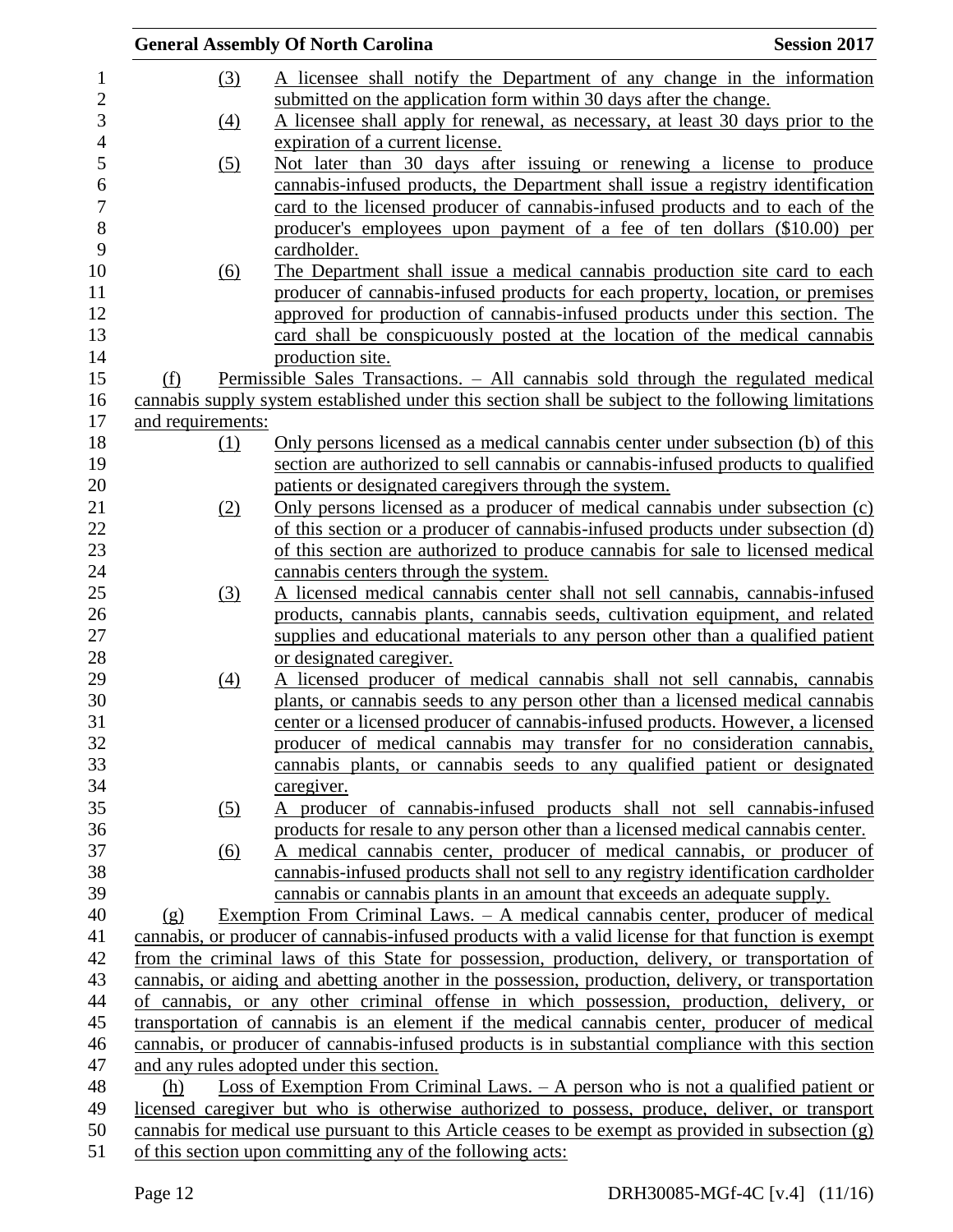|                |     |                  | <b>General Assembly Of North Carolina</b>                                                                                                                        | <b>Session 2017</b> |
|----------------|-----|------------------|------------------------------------------------------------------------------------------------------------------------------------------------------------------|---------------------|
|                |     | (1)              | Driving while impaired by cannabis, provided that the person shall not be                                                                                        |                     |
| $\overline{c}$ |     |                  | considered to be impaired solely for having cannabis metabolities in his or her                                                                                  |                     |
| 3              |     |                  | system.                                                                                                                                                          |                     |
|                |     | (2)              | Delivering cannabis to any individual who the person knows is not a registry                                                                                     |                     |
|                |     |                  | identification cardholder or qualified patient.                                                                                                                  |                     |
|                |     | (3)              | Manufacturing or distributing cannabis at an address not registered with the                                                                                     |                     |
|                |     |                  | Department.                                                                                                                                                      |                     |
|                |     | (4)              | Failing to report transfer of cannabis authorized under this section to the                                                                                      |                     |
|                |     |                  | Department.                                                                                                                                                      |                     |
|                | (i) |                  | Monthly Fees and Reporting. -                                                                                                                                    |                     |
|                |     | (1)              | Each medical cannabis center, producer of medical cannabis, and producer of                                                                                      |                     |
|                |     |                  | cannabis-infused products licensed under this section shall submit quarterly                                                                                     |                     |
|                |     |                  | reports to the Department on all financial transactions, including, but not                                                                                      |                     |
|                |     |                  | limited to, sales and purchases of cannabis and cannabis-infused products, and                                                                                   |                     |
|                |     |                  | transfers of cannabis and cannabis-infused products for no consideration.                                                                                        |                     |
|                |     | (2)              | Each medical cannabis center licensed and operating under this section shall                                                                                     |                     |
|                |     |                  | pay to the Department monthly fees equal to ten percent (10%) of the medical                                                                                     |                     |
|                |     |                  | cannabis center's gross revenue derived from the sale of cannabis and                                                                                            |                     |
|                |     |                  | cannabis-infused products.                                                                                                                                       |                     |
|                |     | (3)              | Each producer of medical cannabis or cannabis-infused products producer                                                                                          |                     |
|                |     |                  | licensed and operating under this section shall pay to the Department monthly                                                                                    |                     |
|                |     |                  | fees equal to ten percent (10%) of the producer's gross revenue derived from the                                                                                 |                     |
|                |     |                  | sale of cannabis and cannabis-infused products.                                                                                                                  |                     |
|                |     | $\left(4\right)$ | Each person who (i) holds a medical cannabis center license and either a                                                                                         |                     |
|                |     |                  | producer of medical cannabis license or cannabis-infused products producer                                                                                       |                     |
|                |     |                  | license, or both, and (ii) operates both a retail medical cannabis center and one                                                                                |                     |
|                |     |                  | or more production sites shall pay to the Department monthly fees equal to                                                                                       |                     |
|                |     |                  | fifteen percent (15%) of that person's gross revenue derived from retail sales of                                                                                |                     |
|                |     |                  | cannabis and cannabis-infused products produced by that person.                                                                                                  |                     |
|                |     | (5)              | Nothing in this subsection shall be construed to exempt persons licensed under<br>this section from the reporting or remittance of sales tax for any transaction |                     |
|                |     |                  | upon which a sales tax may be levied.                                                                                                                            |                     |
|                | (i) |                  | The Department shall use system revenues from license fees and monthly gross                                                                                     |                     |
|                |     |                  | revenue fees to fund, in the following order of priority:                                                                                                        |                     |
|                |     | (1)              | Costs associated with establishing and operating the regulated medical cannabis                                                                                  |                     |
|                |     |                  | supply system established under this section.                                                                                                                    |                     |
|                |     | (2)              | The registry system established under G.S. 90-730.5.                                                                                                             |                     |
|                |     | (3)              | The medical cannabis research program established under G.S. 90-730.9.                                                                                           |                     |
|                |     | (4)              | Other Department programs.                                                                                                                                       |                     |
|                | (k) |                  | Disqualifications for Licensure. – The Department shall not issue a license authorized                                                                           |                     |
|                |     |                  | by this section to any of the following persons:                                                                                                                 |                     |
|                |     | (1)              | A person who has not paid the appropriate license or license renewal fee.                                                                                        |                     |
|                |     | (2)              | An individual who is less than 21 years of age.                                                                                                                  |                     |
|                |     | (3)              | A person who has served a sentence for any of the following felonies in the five                                                                                 |                     |
|                |     |                  | years immediately preceding the date of license application: any Class A                                                                                         |                     |
|                |     |                  | through E felony; any felony that includes assault as an essential element of the                                                                                |                     |
|                |     |                  | offense; any felony under Article 14 (Burglary and Housebreakings) of Chapter                                                                                    |                     |
|                |     |                  | 14 of the General Statutes; any felony under Article 16 (Larceny), Article 16A                                                                                   |                     |
|                |     |                  | (Organized Retail Theft), Article 17 (Robbery), Article 18 (Embezzlement),                                                                                       |                     |
|                |     |                  | Article 19 (False Pretenses and Cheats), Article 19A (Obtaining Property or                                                                                      |                     |
|                |     |                  | Services by False or Fraudulent Use of Credit Device or Other Means), Article                                                                                    |                     |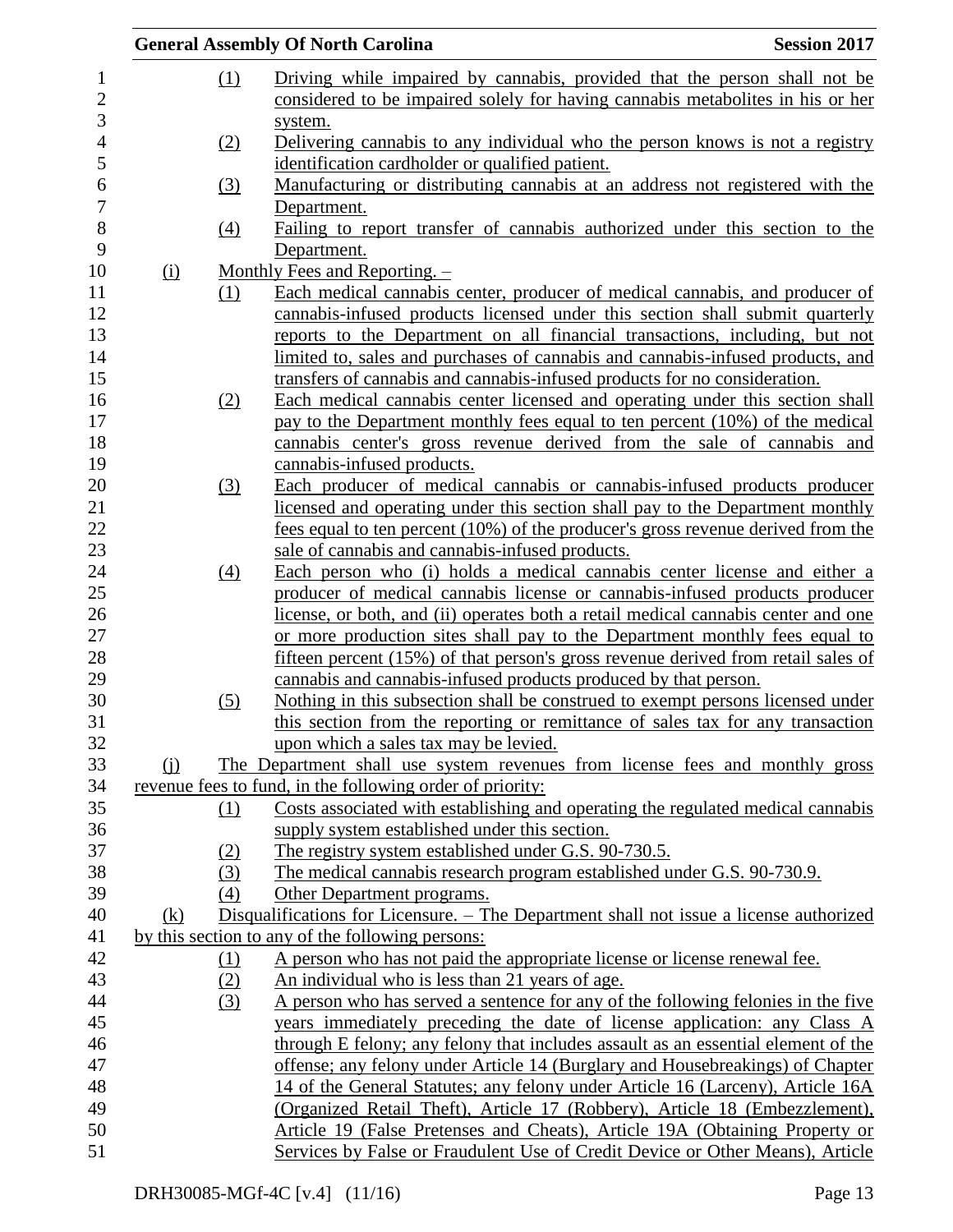|                                   | <b>General Assembly Of North Carolina</b>                                                                                                                             | <b>Session 2017</b> |
|-----------------------------------|-----------------------------------------------------------------------------------------------------------------------------------------------------------------------|---------------------|
|                                   | 19B (Financial Transaction Card Crime Act), or Article 19C (Identity Theft) of                                                                                        |                     |
|                                   | Chapter 14 of the General Statutes. In order to ensure compliance with this                                                                                           |                     |
|                                   | subdivision, the Department shall conduct a criminal history record check of                                                                                          |                     |
|                                   | any person whose name is submitted on an application as the director or an                                                                                            |                     |
|                                   | employee of the medical cannabis center or as a producer or employee of a                                                                                             |                     |
|                                   | producer.                                                                                                                                                             |                     |
|                                   | A person who at any time has been convicted of a felony violation for                                                                                                 |                     |
| $\left(4\right)$                  |                                                                                                                                                                       |                     |
|                                   | manufacturing, selling, delivering, or possessing with intent to manufacture,<br>sell, deliver, or possess a Schedule I or II controlled substance in violation of    |                     |
|                                   |                                                                                                                                                                       |                     |
|                                   | $G.S. 90-95(b)(1)$ . In order to ensure compliance with this subdivision, the                                                                                         |                     |
|                                   | Department shall conduct a criminal history record check of any person whose<br>name is submitted on an application as the director or an employee of the             |                     |
|                                   |                                                                                                                                                                       |                     |
|                                   | medical cannabis center or as a producer or employee of a producer.<br>Except as otherwise provided in this subdivision, a person who has not been a                  |                     |
| (5)                               |                                                                                                                                                                       |                     |
|                                   | resident of North Carolina for at least two years prior to the date of the license                                                                                    |                     |
|                                   | application. A person who submits an application for licensure pursuant to this<br>section within 180 days after the effective date of this Article is not subject to |                     |
|                                   | this residency requirement if the person was a resident of North Carolina for at                                                                                      |                     |
|                                   | least 180 days prior to the effective date of this Article.                                                                                                           |                     |
| (1)                               | Inspection. – The Department may inspect the premises of any person seeking or                                                                                        |                     |
|                                   | holding licensure as a medical cannabis center or a licensed producer of medical cannabis solely to                                                                   |                     |
|                                   | determine compliance with this Article.                                                                                                                               |                     |
| (m)                               | <u>License Suspension or Revocation. – The Department may suspend or revoke a license</u>                                                                             |                     |
|                                   | issued pursuant to this section if the Department determines that the licensee is not in substantial                                                                  |                     |
|                                   | compliance with this section or the rules adopted by the North Carolina Medical Care Commission                                                                       |                     |
|                                   | under subsection (r) of this section. The Department shall notify a licensee at least 14 days in                                                                      |                     |
|                                   | advance of a proposed suspension or revocation, including the reasons for the suspension or                                                                           |                     |
|                                   | revocation and any possible remedial options available to the licensee. The Department shall not                                                                      |                     |
|                                   | suspend or revoke a license without conducting an investigation and providing the licensee an                                                                         |                     |
|                                   | opportunity for a public hearing, at which the licensee shall be afforded an opportunity to be                                                                        |                     |
|                                   | heard. The Department has the power to administer oaths and issue subpoenas to require the                                                                            |                     |
|                                   | presence of persons and the production of papers, books, and records necessary to conduct a                                                                           |                     |
|                                   | suspension or revocation hearing.                                                                                                                                     |                     |
| (n)                               | The Department shall maintain a confidential list of the persons to whom the                                                                                          |                     |
|                                   | Department has issued a license pursuant to subsection $(b)$ , $(c)$ , or $(d)$ of this section. Individual                                                           |                     |
|                                   | names and other identifying information on the list shall be confidential, exempt from the                                                                            |                     |
|                                   | provisions of Chapter 132 of the General Statutes, and not subject to disclosure, except to                                                                           |                     |
|                                   | authorized employees of the Department as necessary to perform official duties of the Department.                                                                     |                     |
| (o)                               | The Department shall verify to law enforcement personnel whether a license is valid                                                                                   |                     |
|                                   | solely by confirming the validity of the license number and the name of the person to whom the                                                                        |                     |
|                                   | Department has issued the license number.                                                                                                                             |                     |
| (p)                               | Any person, including an employee or official of the Department or another State                                                                                      |                     |
|                                   | agency or local government, who breaches the confidentiality of information obtained pursuant to                                                                      |                     |
|                                   | subsection (c), (d), or (e) of this section is guilty of a Class 1 misdemeanor; however, any fine                                                                     |                     |
|                                   | imposed for a violation under this subsection shall not exceed one thousand dollars (\$1,000).                                                                        |                     |
| (q)                               | Nothing in this section shall be construed to prevent Department employees from                                                                                       |                     |
|                                   | notifying law enforcement officers about falsified or fraudulent information submitted to the                                                                         |                     |
|                                   | Department by any person in support of an application for a license authorized by subsection (c),                                                                     |                     |
| $(d)$ , or $(e)$ of this section. |                                                                                                                                                                       |                     |
| (r)                               | A person licensed under subsection $(c)$ , $(d)$ , or $(e)$ of this section shall be granted the                                                                      |                     |
|                                   | full legal protections provided in this section as long as the person is in possession of a valid                                                                     |                     |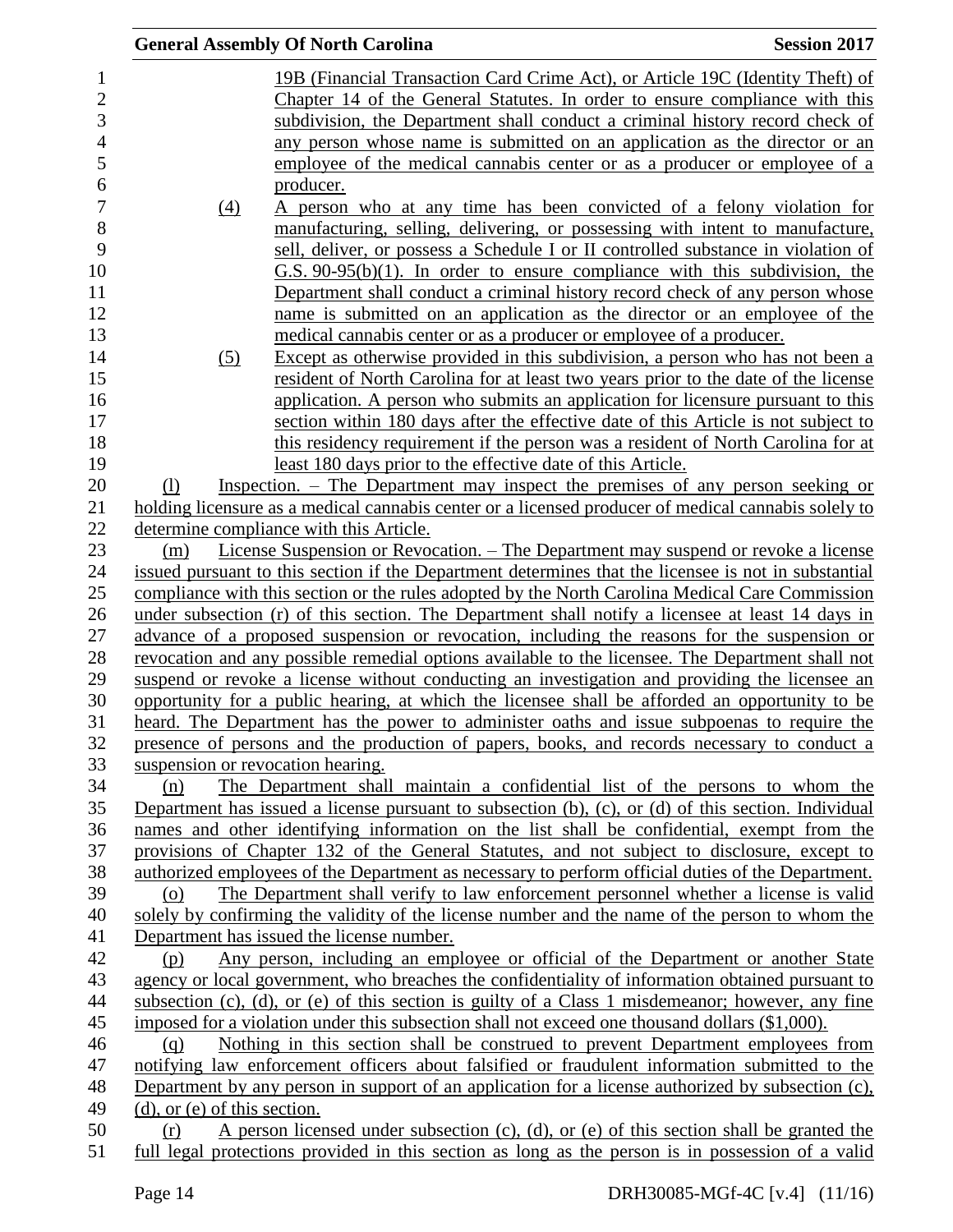|                |                                |     |                            | <b>General Assembly Of North Carolina</b>                                                                                                                                                | <b>Session 2017</b> |
|----------------|--------------------------------|-----|----------------------------|------------------------------------------------------------------------------------------------------------------------------------------------------------------------------------------|---------------------|
|                |                                |     |                            | license. If the person is not in possession of a valid license, the person shall be given a reasonable                                                                                   |                     |
| $\overline{c}$ |                                |     |                            | period of time to produce the license before the initiation of any arrest, criminal charges, or other                                                                                    |                     |
| 3              | penalties.                     |     |                            |                                                                                                                                                                                          |                     |
| $\overline{4}$ | (s)                            |     |                            | Rules. – Not later than 120 days after the effective date of this act, the North Carolina                                                                                                |                     |
|                |                                |     |                            | Medical Care Commission shall adopt rules to implement the provisions of this section. The rules                                                                                         |                     |
|                | shall do all of the following: |     |                            |                                                                                                                                                                                          |                     |
|                |                                | (1) |                            | Establish requirements for the issuance of registry identification cards to                                                                                                              |                     |
|                |                                |     |                            | qualified patients and designated caregivers, which shall include at least all of                                                                                                        |                     |
|                |                                |     |                            | the following:                                                                                                                                                                           |                     |
|                |                                |     | <u>a.</u>                  | Written certification, as defined in G.S. 90-730.1.                                                                                                                                      |                     |
|                |                                |     | <u>b.</u>                  | An application or renewal fee.                                                                                                                                                           |                     |
|                |                                |     | $\underline{c}$ .          | The name, address, and date of birth of the qualified patient, except that                                                                                                               |                     |
|                |                                |     |                            | if a qualified patient is homeless, no address is required.                                                                                                                              |                     |
|                |                                |     | <u>d.</u>                  | The name, address, and telephone number of the qualified patient's                                                                                                                       |                     |
|                |                                |     |                            | physician.                                                                                                                                                                               |                     |
|                |                                |     | <u>e.</u>                  | The name, address, and date of birth of each of the qualified patient's                                                                                                                  |                     |
|                |                                |     |                            | designated caregivers, if any.                                                                                                                                                           |                     |
|                |                                | (2) |                            | Establish qualifications and requirements for licensure of medical cannabis                                                                                                              |                     |
|                |                                |     |                            | centers, producers of medical cannabis, and producers of cannabis-infused                                                                                                                |                     |
|                |                                |     | products.                  |                                                                                                                                                                                          |                     |
|                |                                | (3) |                            | Establish civil penalties for minor violations of the provisions of this section.                                                                                                        |                     |
|                | (t)                            |     |                            | Article 4 of Chapter 150B of the General Statutes governs judicial review of an                                                                                                          |                     |
|                |                                |     |                            | administrative decision made under this section.                                                                                                                                         |                     |
|                |                                |     |                            | "§ 90-730.7. Affirmative defenses.                                                                                                                                                       |                     |
|                | (a)                            |     |                            | Except as otherwise provided in this section and G.S. 90-730.4, either of the<br>affirmative defenses set out in subdivisions $(1)$ and $(2)$ of this subsection may be used by a person |                     |
|                |                                |     |                            | charged with a criminal offense of possession, delivery, or production of cannabis, or any other                                                                                         |                     |
|                |                                |     |                            | criminal offense in which possession, delivery, or production of cannabis is an element. The                                                                                             |                     |
|                |                                |     |                            | affirmative defenses are as follows:                                                                                                                                                     |                     |
|                |                                | (1) |                            | The person satisfies all of the following criteria:                                                                                                                                      |                     |
|                |                                |     | $\underline{a}$ .          | Has been diagnosed with a chronic or debilitating medical condition and                                                                                                                  |                     |
|                |                                |     |                            | has been advised by the person's attending physician that the medical                                                                                                                    |                     |
|                |                                |     |                            | use of cannabis may mitigate the symptoms or effects of that chronic or                                                                                                                  |                     |
|                |                                |     |                            | debilitating medical condition.                                                                                                                                                          |                     |
|                |                                |     | <u>b.</u>                  | Is engaged in the medical use of cannabis.                                                                                                                                               |                     |
|                |                                |     | $\underline{c}$ .          | Possesses, delivers, or produces cannabis only in the amount described                                                                                                                   |                     |
|                |                                |     |                            | in this Article as an adequate supply, or in an amount exceeding an                                                                                                                      |                     |
|                |                                |     |                            | adequate supply if the person proves by a preponderance of the evidence                                                                                                                  |                     |
|                |                                |     |                            | that the greater amount is medically necessary to mitigate the symptoms                                                                                                                  |                     |
|                |                                |     |                            | or effects of the person's chronic or debilitating medical condition, as                                                                                                                 |                     |
|                |                                |     |                            | determined by the person's attending physician.                                                                                                                                          |                     |
|                |                                | (2) |                            | The person satisfies all of the following criteria:                                                                                                                                      |                     |
|                |                                |     | $\underline{\mathbf{a}}$ . | Is assisting a person described in sub-subdivision (1)a. of this subsection                                                                                                              |                     |
|                |                                |     |                            | in the medical use of cannabis.                                                                                                                                                          |                     |
|                |                                |     | <u>b.</u>                  | Possesses, delivers, or produces cannabis only in the amount described                                                                                                                   |                     |
|                |                                |     |                            | herein as an adequate supply or in excess of that amount if the person                                                                                                                   |                     |
|                |                                |     |                            | proves by a preponderance of the evidence that the greater amount is                                                                                                                     |                     |
|                |                                |     |                            | medically necessary as determined by the assisted person's attending                                                                                                                     |                     |
|                |                                |     |                            | physician to mitigate the symptoms or effects of the assisted person's                                                                                                                   |                     |
|                |                                |     |                            | chronic or debilitating medical condition.                                                                                                                                               |                     |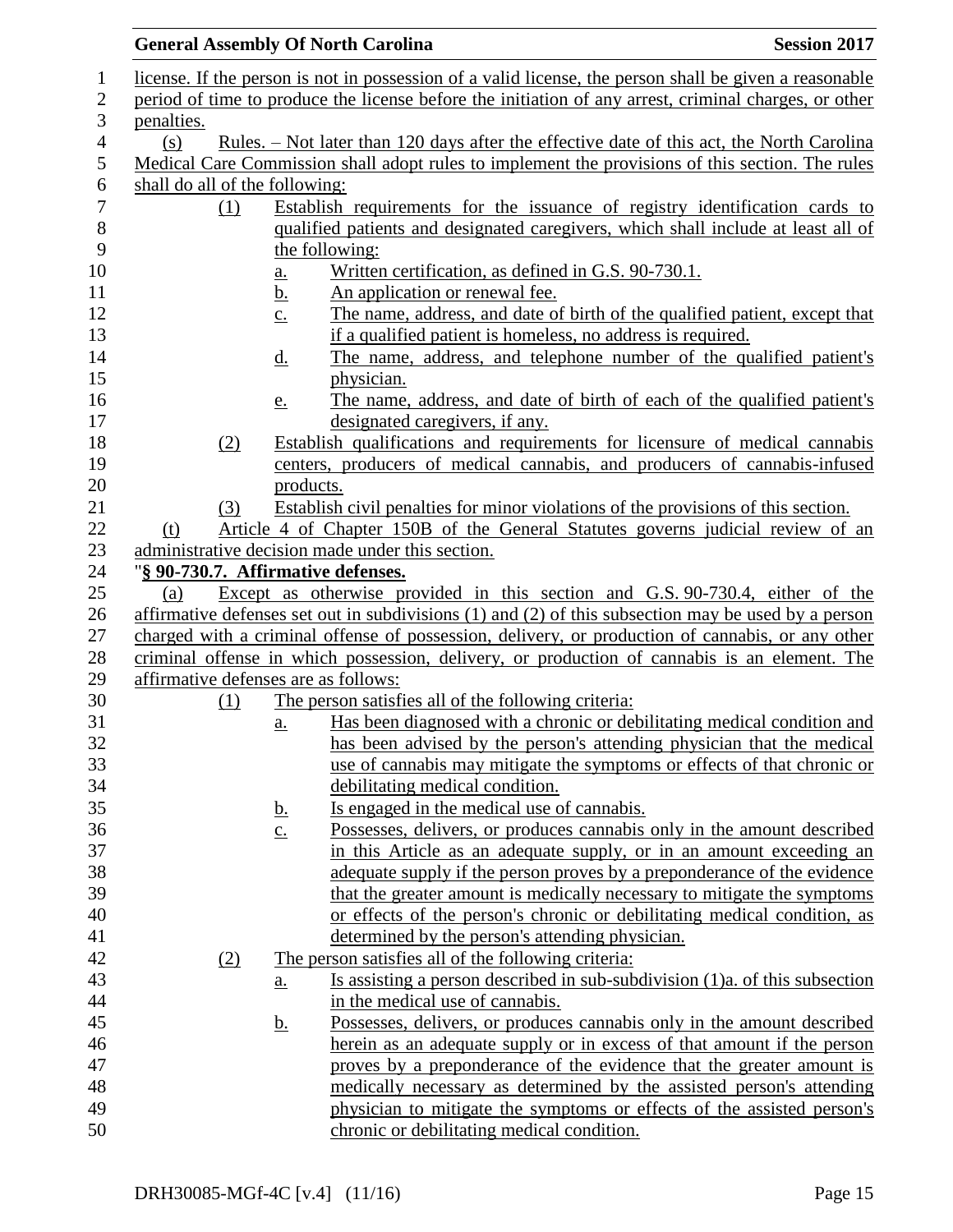|                  | <b>General Assembly Of North Carolina</b><br><b>Session 2017</b>                                                                                                      |
|------------------|-----------------------------------------------------------------------------------------------------------------------------------------------------------------------|
| 1                | A person does not need to be a registry identification cardholder in order to assert an<br>(b)                                                                        |
| $\mathbf{2}$     | affirmative defense described in this section.                                                                                                                        |
| 3                | A qualified patient or designated caregiver who has not received a registry<br>(c)                                                                                    |
| $\overline{4}$   | identification card may present evidence supporting the need for the medical use of cannabis. Such                                                                    |
| $\mathfrak s$    | evidence may constitute a defense to a charge of cannabis possession or cultivation and is                                                                            |
| 6                | admissible in the courts of the State of North Carolina if such evidence otherwise properly                                                                           |
| $\boldsymbol{7}$ | qualifies as admissible under the rules of evidence.                                                                                                                  |
| $8\,$            | Except as otherwise provided in this section and in addition to the affirmative defenses<br>(d)                                                                       |
| 9                | described in subsection (a) of this section, a person engaged or assisting in the medical use of                                                                      |
| 10               | cannabis who is charged with a crime pertaining to the medical use of cannabis is not precluded                                                                       |
| 11               | from doing either of the following:                                                                                                                                   |
| 12               | Asserting a full defense of medical necessity.<br>(1)                                                                                                                 |
| 13               | Presenting evidence supporting the medical necessity of using cannabis for<br>(2)                                                                                     |
| 14               | treatment of a specific disease or medical condition if (i) the amount of                                                                                             |
| 15               | cannabis at issue is not greater than the amount described in this Article as an                                                                                      |
| 16               | adequate supply and (ii) the person has taken steps to substantially comply with                                                                                      |
| 17               | the provisions of this Article.                                                                                                                                       |
| 18               | A person may assert the need for the medical use of cannabis in a motion to dismiss,<br>(e)                                                                           |
| 19               | and the court shall dismiss charges following an evidentiary hearing where the defendant shows                                                                        |
| 20               | that the elements listed in subsection (a) of this section existed at any time prior or subsequent to                                                                 |
| 21               | the charges being filed.                                                                                                                                              |
| 22               | Any interest in or right to property that was possessed, owned, or used in connection<br>(f)                                                                          |
| 23               | with a person's use of cannabis for medical purposes shall not be forfeited, nor shall the person be                                                                  |
| 24               | subject to disciplinary action by a business or occupational or professional licensing board or                                                                       |
| 25               | bureau if the person or the person's designated caregiver demonstrates the person's medical                                                                           |
| 26               | purpose for using cannabis pursuant to this section.                                                                                                                  |
| 27               | "§ 90-730.8. Immunity for physicians.                                                                                                                                 |
| 28               | A physician shall not be subject to arrest or prosecution, penalized in any manner, or denied                                                                         |
| 29               | any right or privilege for recommending the medical use of cannabis or providing written                                                                              |
| 30               | certification for the medical use of cannabis pursuant to this Article.                                                                                               |
| 31               | "§ 90-730.9. North Carolina Cannabis Research Program.                                                                                                                |
| 32               | It is the intent of the General Assembly that The University of North Carolina<br>(a)                                                                                 |
| 33               | undertake objective scientific research regarding the efficacy and safety of administering cannabis                                                                   |
| 34               | as part of medical treatment. If the Board of Governors of The University of North Carolina, by                                                                       |
| 35<br>36         | appropriate resolution, accepts this responsibility, The University of North Carolina shall create a                                                                  |
| 37               | program to be known as the North Carolina Cannabis Research Program.<br>The purpose of the program is to develop and conduct studies designed to ascertain the<br>(b) |
| 38               | general safety and efficacy of using cannabis for medical treatment. If the studies conclude that                                                                     |
| 39               | cannabis is safe and effective for medical treatment, the program shall develop medical guidelines                                                                    |
| 40               | for the appropriate administration and use of cannabis to assist physicians and patients in                                                                           |
| 41               | evaluating the risks and benefits of using cannabis for medical treatment and to provide a                                                                            |
| 42               | scientific basis for future policies.                                                                                                                                 |
| 43               | The research conducted under this section may involve the development of quality<br>(c)                                                                               |
| 44               | control, purity, and labeling standards for medical cannabis dispensed through the system; sound                                                                      |
| 45               | advice and recommendations on the best practices for the safe and efficient cultivation of                                                                            |
| 46               | cannabis; and analysis of genetic and healing properties of the many varied strains of cannabis to                                                                    |
| 47               | determine which strains may be best suited for a particular condition or treatment.                                                                                   |
| 48               | "§ 90-730.10. Severability.                                                                                                                                           |
| 49               | The provisions of this Article are severable. If any provision of this Article is held invalid by a                                                                   |
| 50               | court of competent jurisdiction, the invalidity shall not affect other provisions of this Article which                                                               |
| 51               | can be given effect without the invalid provision."                                                                                                                   |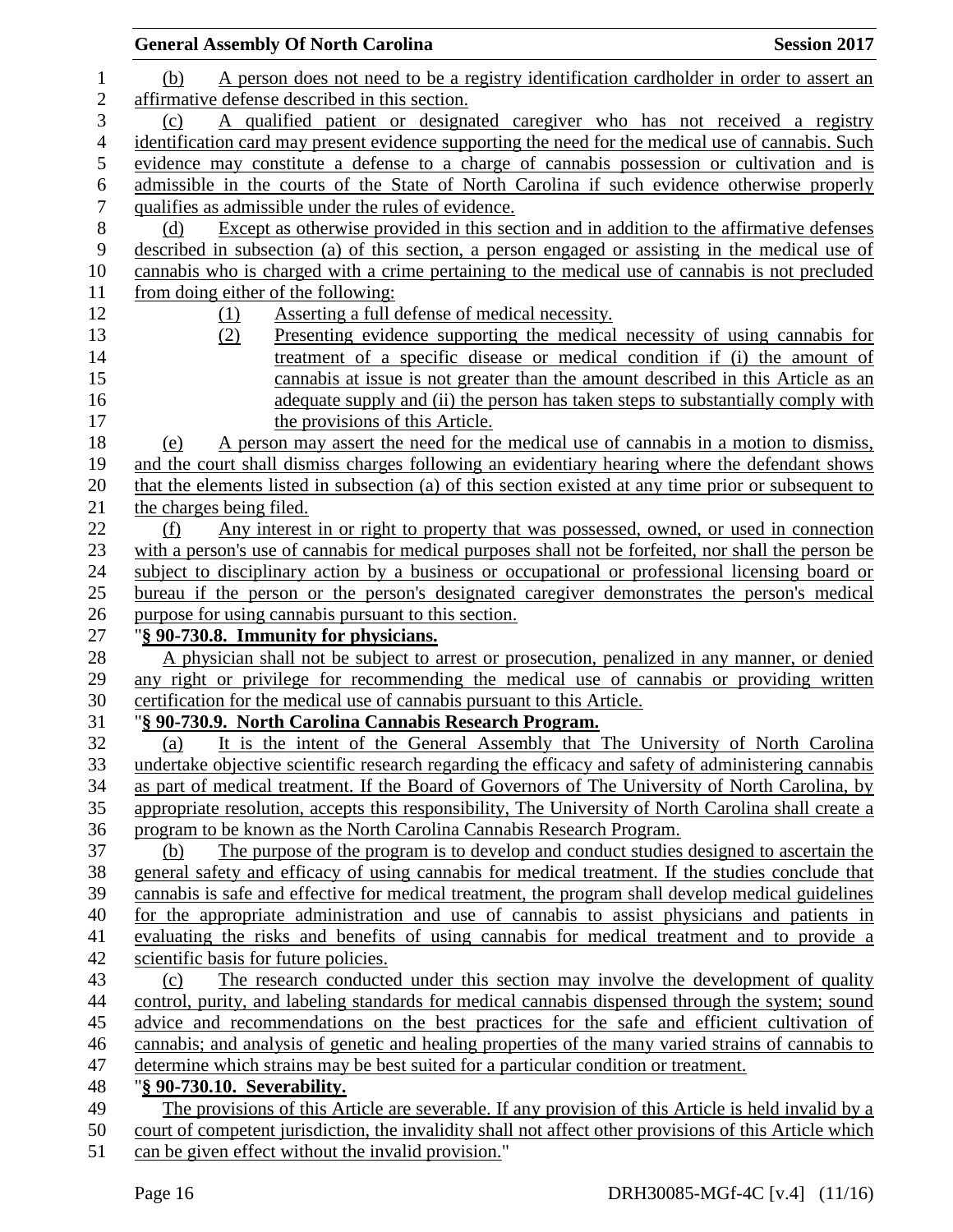|       |                | <b>General Assembly Of North Carolina</b>                                                                                                                                                                                                                                                                                                             | <b>Session 2017</b> |
|-------|----------------|-------------------------------------------------------------------------------------------------------------------------------------------------------------------------------------------------------------------------------------------------------------------------------------------------------------------------------------------------------|---------------------|
|       |                | <b>SECTION 2.</b> During the period between the effective date of this act and 30 days                                                                                                                                                                                                                                                                |                     |
| (1)   |                | after the effective date of rules adopted under G.S. 90-730.6(s), the following provisions apply:<br>The Department of Agriculture and Consumer Services shall issue a temporary<br>certificate for participation in the regulated medical supply system established<br>under G.S. 90-730.6 to any individual who would be eligible to participate in |                     |
|       |                | the system as a qualified patient but for the adoption of rules to fully implement<br>the system, upon presentation of a written certification for the medical use of<br>cannabis from the individual's treating physician. The certificate shall specify<br>the amount of cannabis the certificate holder may possess for the medical use of         |                     |
|       |                | cannabis. The Department of Agriculture and Consumer Services shall maintain<br>a list of all temporary certificates issued pursuant to this section.                                                                                                                                                                                                 |                     |
| (2)   |                | An individual in possession of a temporary certificate issued pursuant to<br>subdivision (1) of this section and that individual's designated caregiver are not                                                                                                                                                                                       |                     |
|       |                | subject to arrest, prosecution, civil or criminal penalty, or denial of any right or                                                                                                                                                                                                                                                                  |                     |
|       |                | privilege for possessing cannabis if the amount of usable cannabis possessed<br>collectively is not more than the amount specified on the temporary certificate                                                                                                                                                                                       |                     |
|       |                | issued by the Department of Agriculture and Consumer Services.                                                                                                                                                                                                                                                                                        |                     |
| (3)   |                | A physician shall not be subject to arrest or prosecution, penalized in any                                                                                                                                                                                                                                                                           |                     |
|       |                | manner, or denied any right or privilege for recommending the medical use of                                                                                                                                                                                                                                                                          |                     |
|       |                | cannabis or providing written certification for the medical use of cannabis<br>pursuant to this Article.                                                                                                                                                                                                                                              |                     |
|       |                | <b>SECTION 3.</b> G.S. 106-121(6) reads as rewritten:                                                                                                                                                                                                                                                                                                 |                     |
| "(6)  |                | The term "drug" means                                                                                                                                                                                                                                                                                                                                 |                     |
|       | a.             | Articles recognized in the official United States Pharmacopoeia, official                                                                                                                                                                                                                                                                             |                     |
|       |                | Homeopathic Pharmacopoeia of the United States, or official National                                                                                                                                                                                                                                                                                  |                     |
|       |                | Formulary, or any supplement to any of them; and                                                                                                                                                                                                                                                                                                      |                     |
|       | b.             | Articles intended for use in the diagnosis, cure, mitigation, treatment or                                                                                                                                                                                                                                                                            |                     |
|       |                | prevention of disease in man or other animals; animals, except for                                                                                                                                                                                                                                                                                    |                     |
|       |                | cannabis-infused products, as defined in G.S. 90-730.1, that are                                                                                                                                                                                                                                                                                      |                     |
|       |                | manufactured or sold by a licensed medical cannabis center or a<br>licensed producer of cannabis-infused products; and                                                                                                                                                                                                                                |                     |
|       | $\mathbf{c}$ . | Articles (other than food) intended to affect the structure or any function                                                                                                                                                                                                                                                                           |                     |
|       |                | of the body of man or other animals; and                                                                                                                                                                                                                                                                                                              |                     |
|       | d.             | Articles intended for use as a component of any article specified in                                                                                                                                                                                                                                                                                  |                     |
|       |                | paragraphs a, b or c; but does not include devices or their components,                                                                                                                                                                                                                                                                               |                     |
|       |                | parts, or accessories."                                                                                                                                                                                                                                                                                                                               |                     |
|       |                | <b>SECTION 4.</b> G.S. 106-121(8) reads as rewritten:                                                                                                                                                                                                                                                                                                 |                     |
| "(8)  |                | The term "food" means                                                                                                                                                                                                                                                                                                                                 |                     |
|       | a.             | Articles used for food or drink for man or other animals, except for                                                                                                                                                                                                                                                                                  |                     |
|       |                | cannabis-infused products, as defined in G.S. 90-730.1, that are                                                                                                                                                                                                                                                                                      |                     |
|       |                | manufactured or sold by a licensed medical cannabis center or a<br>licensed producer of cannabis-infused products,                                                                                                                                                                                                                                    |                     |
|       | b.             | Chewing gum, and                                                                                                                                                                                                                                                                                                                                      |                     |
|       | c.             | Articles used for components of any such article."                                                                                                                                                                                                                                                                                                    |                     |
|       |                | <b>SECTION 5.</b> G.S. 105-164.4(a) is amended by adding a new subdivision to read:                                                                                                                                                                                                                                                                   |                     |
| "(17) |                | The rate of five percent (5%) applies to the sales price of cannabis,                                                                                                                                                                                                                                                                                 |                     |
|       |                | cannabis-infused products as defined in G.S. 90-730.1, cannabis plants,                                                                                                                                                                                                                                                                               |                     |
|       |                | cannabis seeds, cannabis cultivation equipment, and related cannabis supplies.                                                                                                                                                                                                                                                                        |                     |
|       |                | A person who sells cannabis, cannabis-infused products as defined in                                                                                                                                                                                                                                                                                  |                     |
|       |                | G.S. 90-730.1, cannabis plants, cannabis seeds, cannabis cultivation equipment,                                                                                                                                                                                                                                                                       |                     |
|       |                | and related cannabis supplies is considered a retailer under this Article. For the                                                                                                                                                                                                                                                                    |                     |